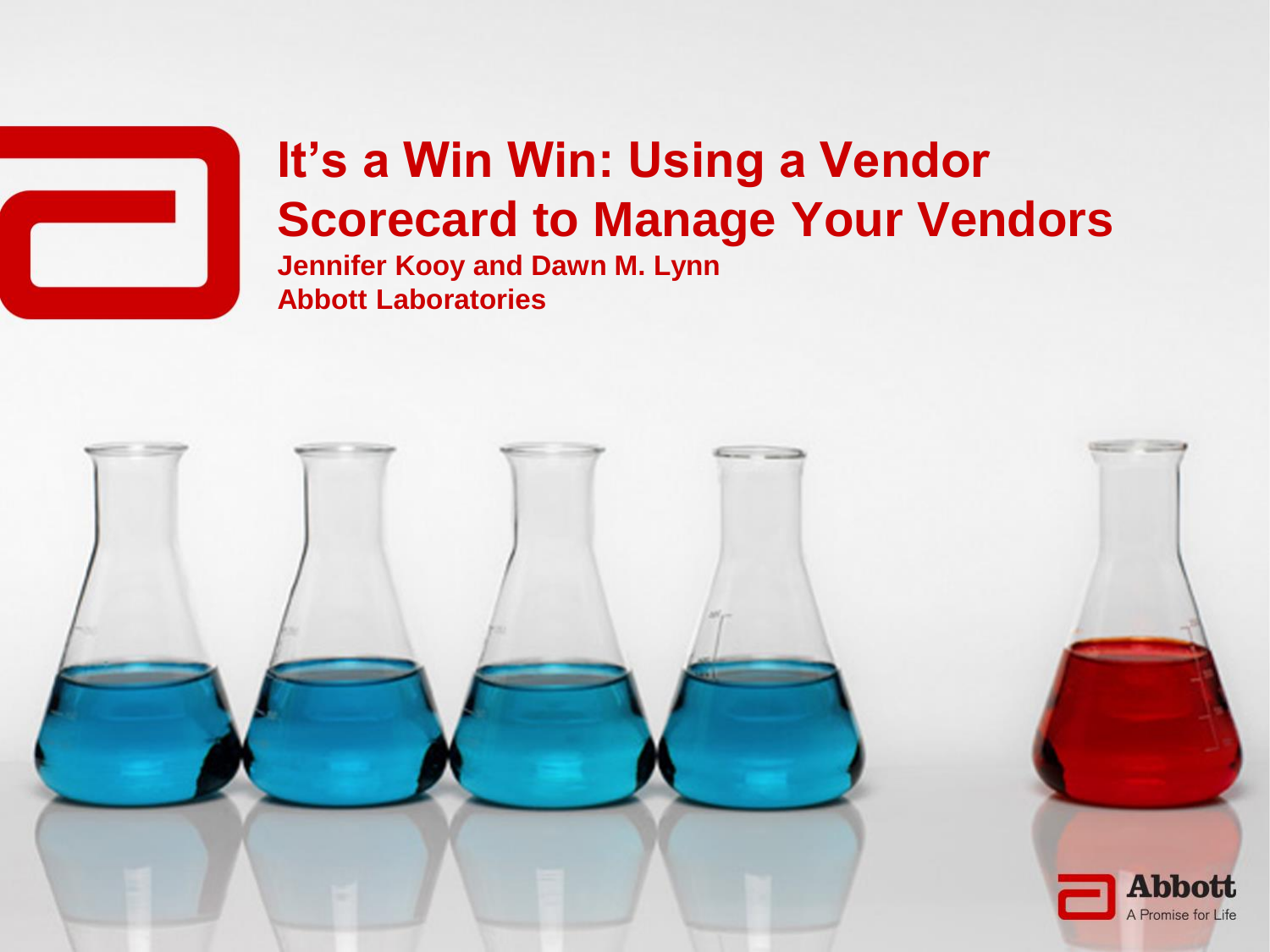### Abbott Laboratories

- Abbott Laboratories is a global, broad-based health care company devoted to discovering new medicines, new technologies, and new ways to manage health.
- Business areas include:
	- **Diagnostics**
	- **Vascular**
	- Diabetes Care
	- Vision Technologies
	- **Nutrition**
	- Established Pharmaceuticals
	- Animal Health

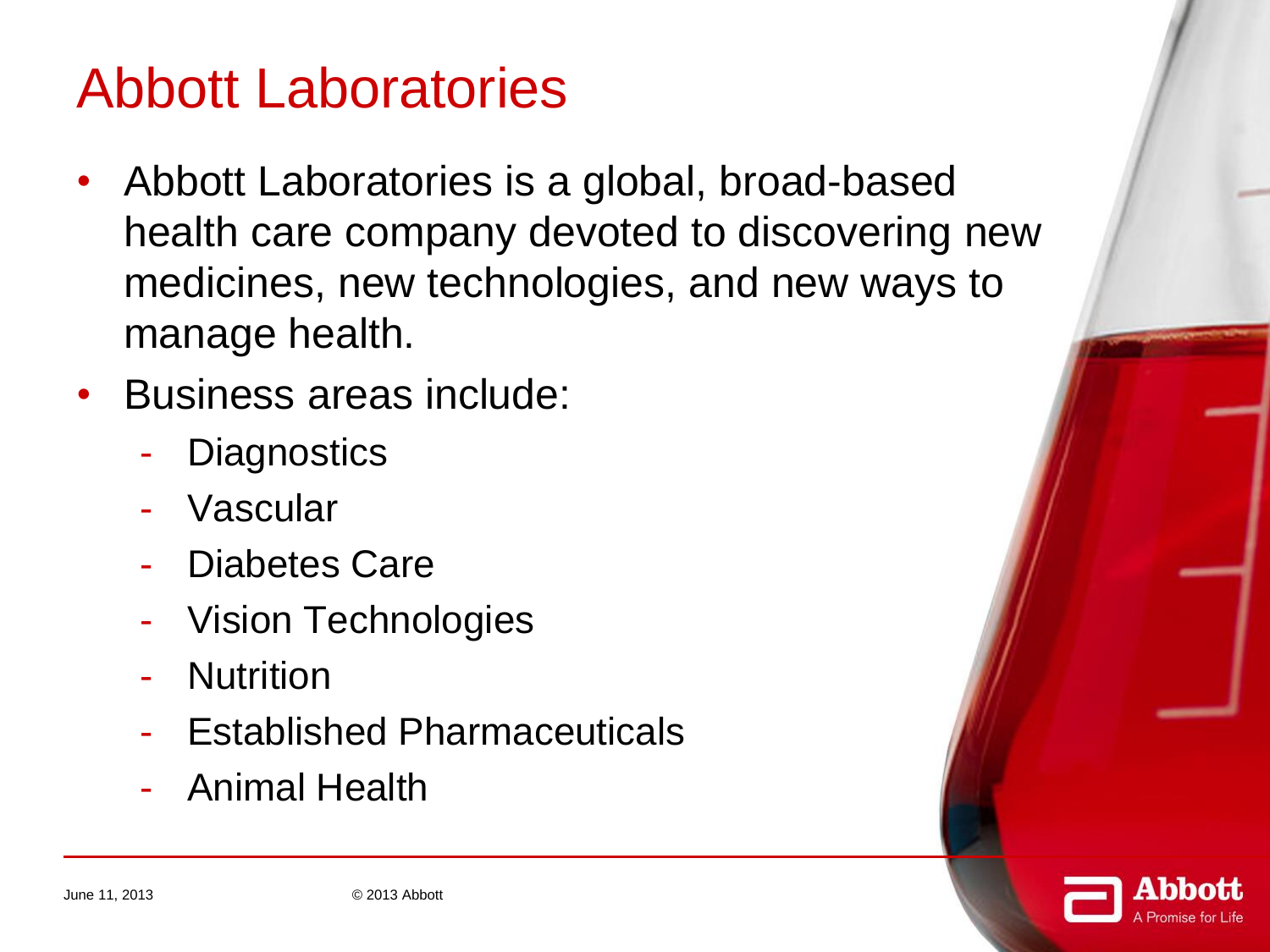## Abbott Library Information Resources (LIR)

- Abbott LIR serves a diverse group of internal clients with very different and wide-ranging information needs.
- LIR Mission: To provide world class, corporate-wide access to knowledge resources, literature research capabilities and information delivery solutions to support and enable Abbott's research and market leadership.



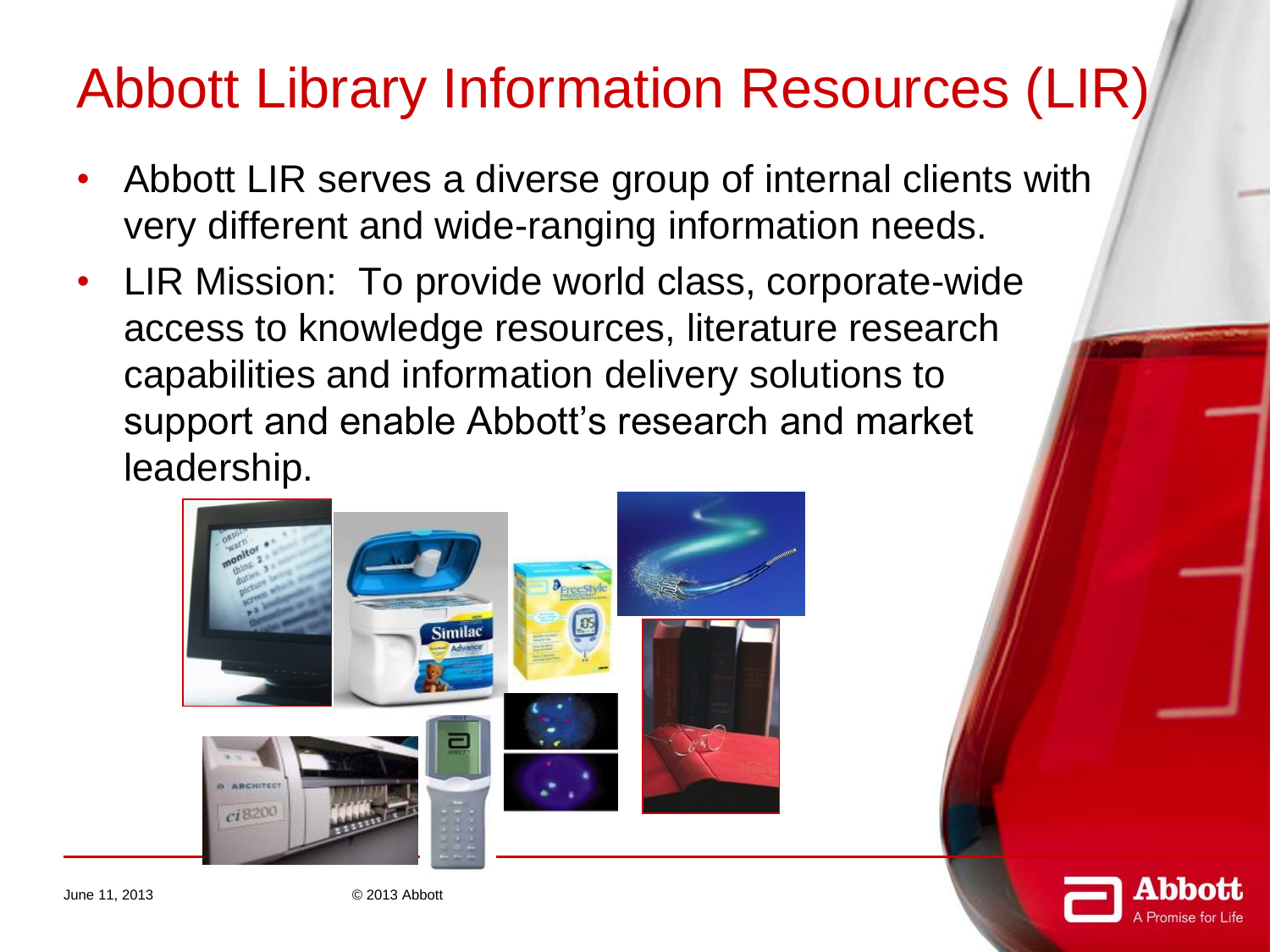## The Challenge for Abbott LIR

- Our challenge:
	- Provide the **right content** for Abbott's diverse users…
	- with **minimum staff time**…
	- at the **right price point** to meet budgetary guidelines.
- In 2010, LIR was asked to:
	- More fully document our content management and acquisitions procedures
	- Review these processes in order to make recommendations to improve the management of the Library content portfolio

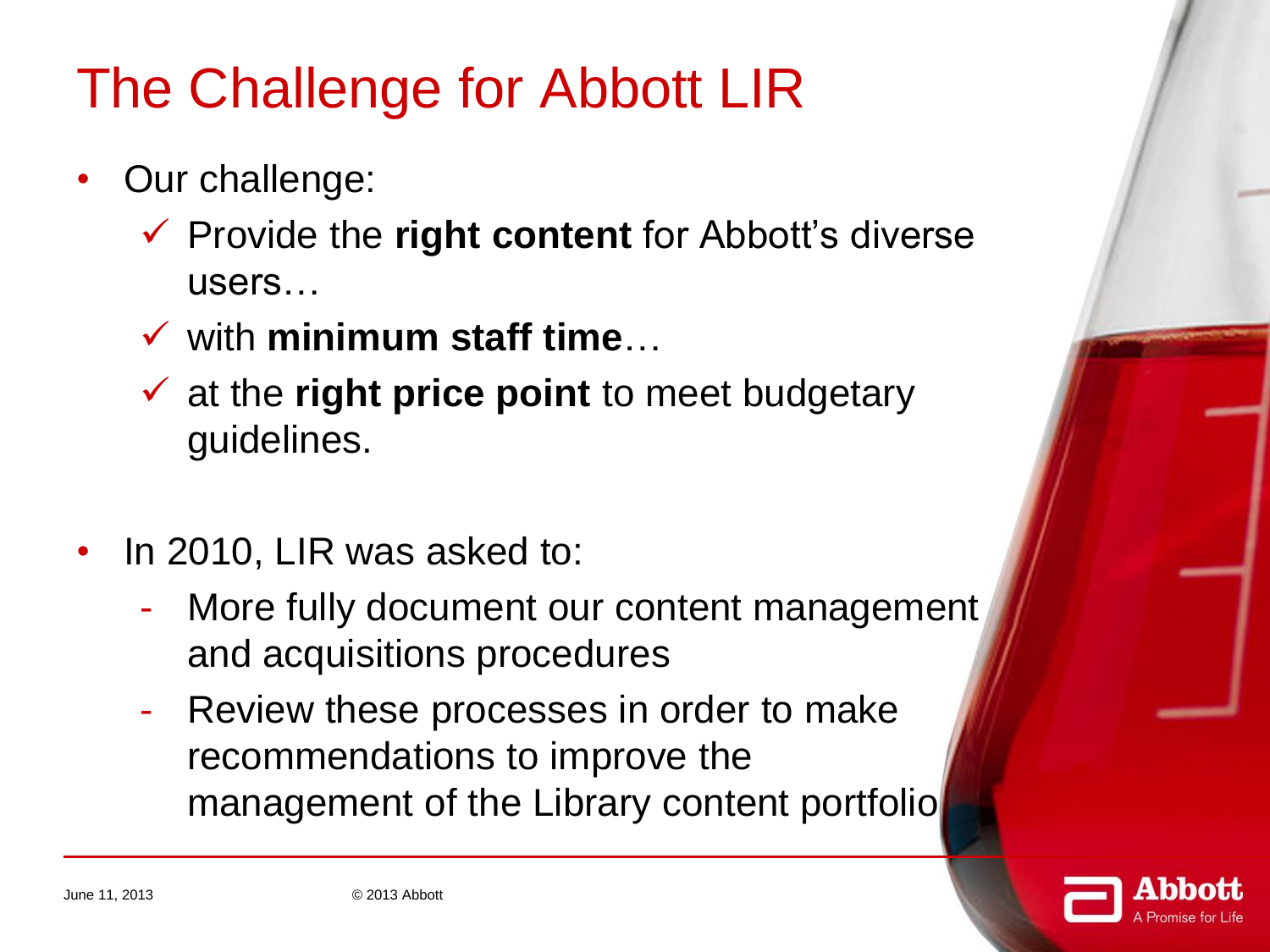### The "Vendor Scorecard"

- In answer to that challenge, LIR developed a deliverable nicknamed the "vendor scorecard"
- The vendor scorecard has become our standard tool for content management:
	- Tracks **vendor performance**
	- Tracks **contract negotiation successes**
	- Provides valuable **benchmarks** that librarians have been able to leverage during contract negotiations

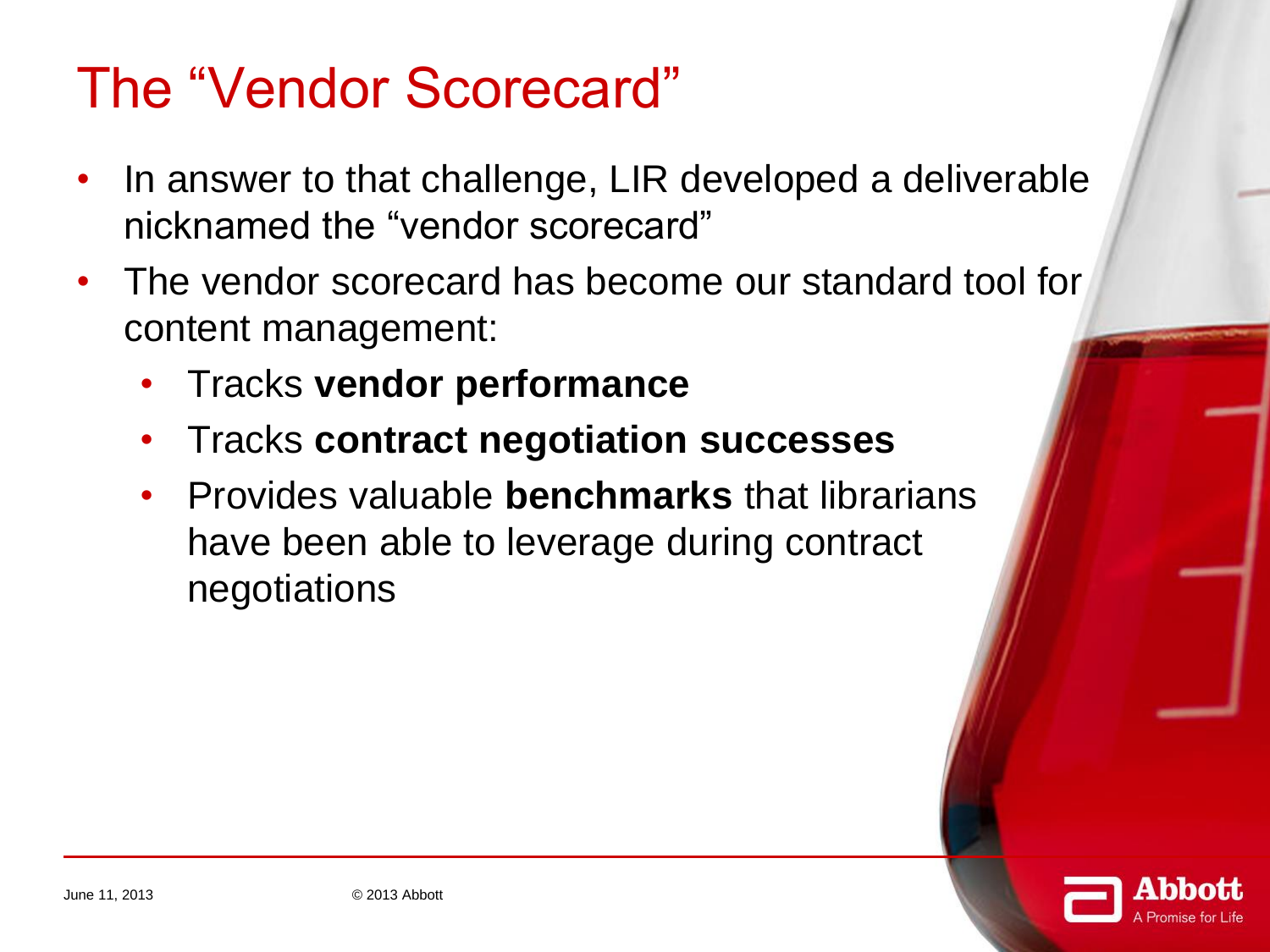## Developing the Vendor Scorecard

- The roots of our vendor scorecard are grounded in:
	- The well-known "magic quadrant" reports by Gartner Research
	- Outsell's Vendor Portfolio Toolkit published in *Vendor Portfolio Management Toolkit: A Decision Matrix for Vendor Investment\**
- The tool Outsell developed seeks to "balance **strategic fit** of resources and services with the **degree of risk** associated with a product's or vendor's **performance** and **stability**"\*
- The idea is to maximize ROI while managing risk

\* Lustig, Joanne. "Vendor Portfolio Management Toolkit: A Decision Matrix for Vendor Investment." (2009) http://www.outsellinc.com/rate/report/850

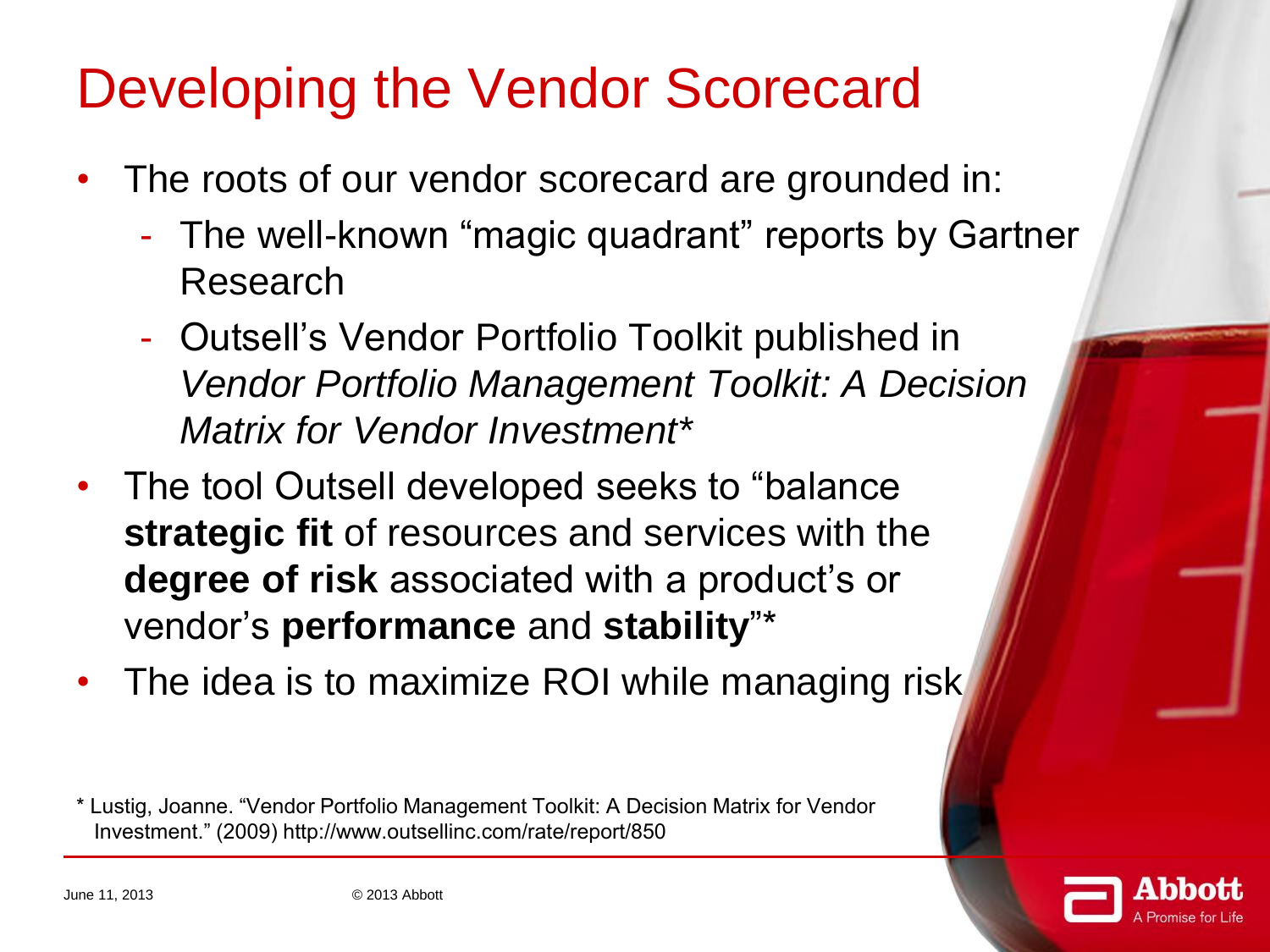# Assessing Vendors in a Special Library

- An earlier exercise in rating our vendors using Outsell's tool showed that the vast majority of vendors were in one of two categories:
	- Top right quadrant indicating high performance and high fit
	- Bottom right quadrant indicating strong strategic fit but weaker performance or higher risk
- Questions used to assess strategic fit focused on:
	- Uniqueness of the vendor's content set
	- Its value and cost per use
	- The accuracy and quality of the information the vendor provides
	- The fairness of its prices compared with competing resources

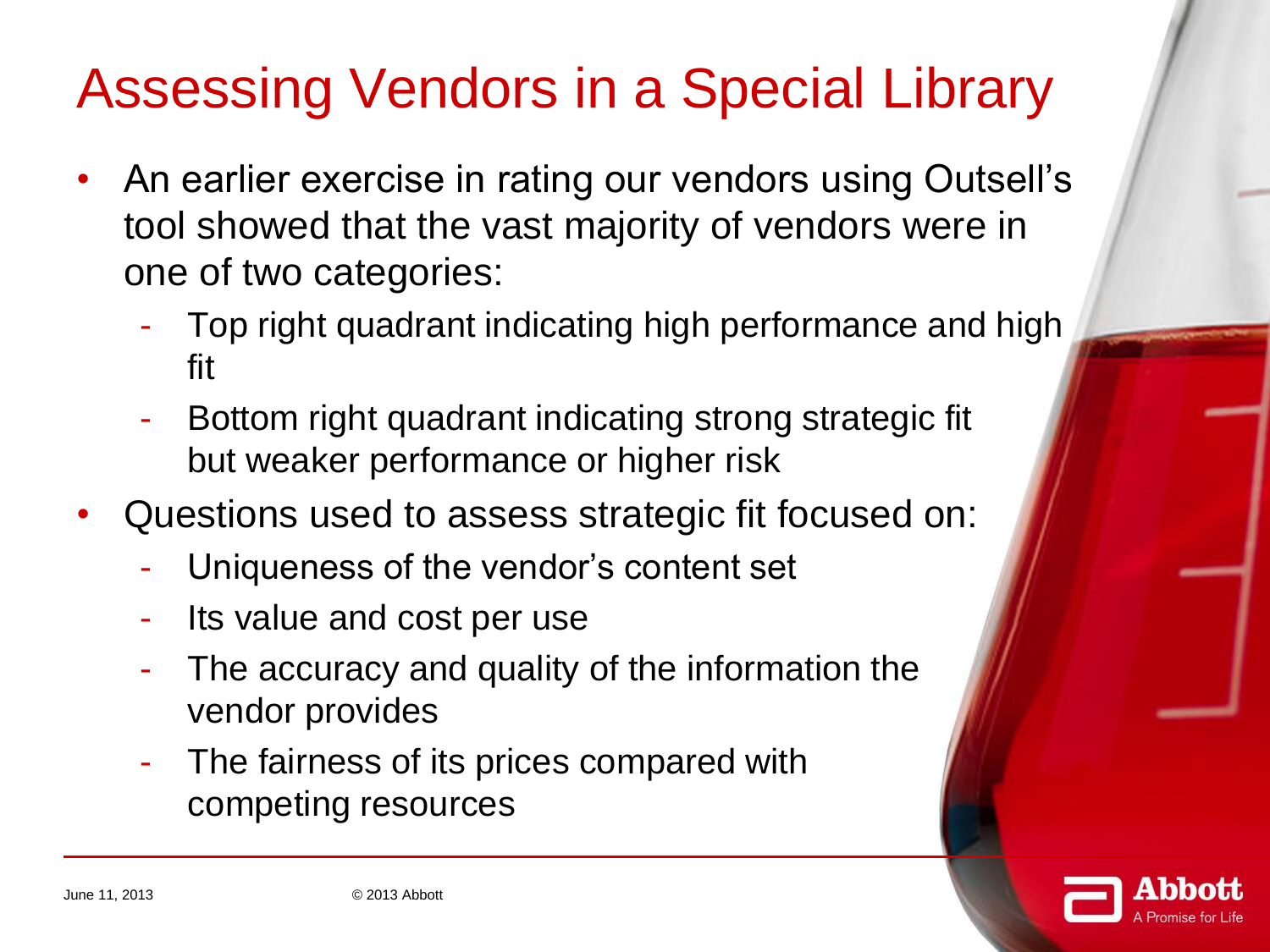## Assessing Vendors in a Special Library

- When broadly applied to STM journal publishers, the questions of strategic fit are mostly moot, as the vendors are overwhelmingly sole source and our users rely heavily on their unique content to perform their jobs.
- In most circumstances, the answers to strategic fit questions rarely result in any course of action other than the continued purchase the content set.

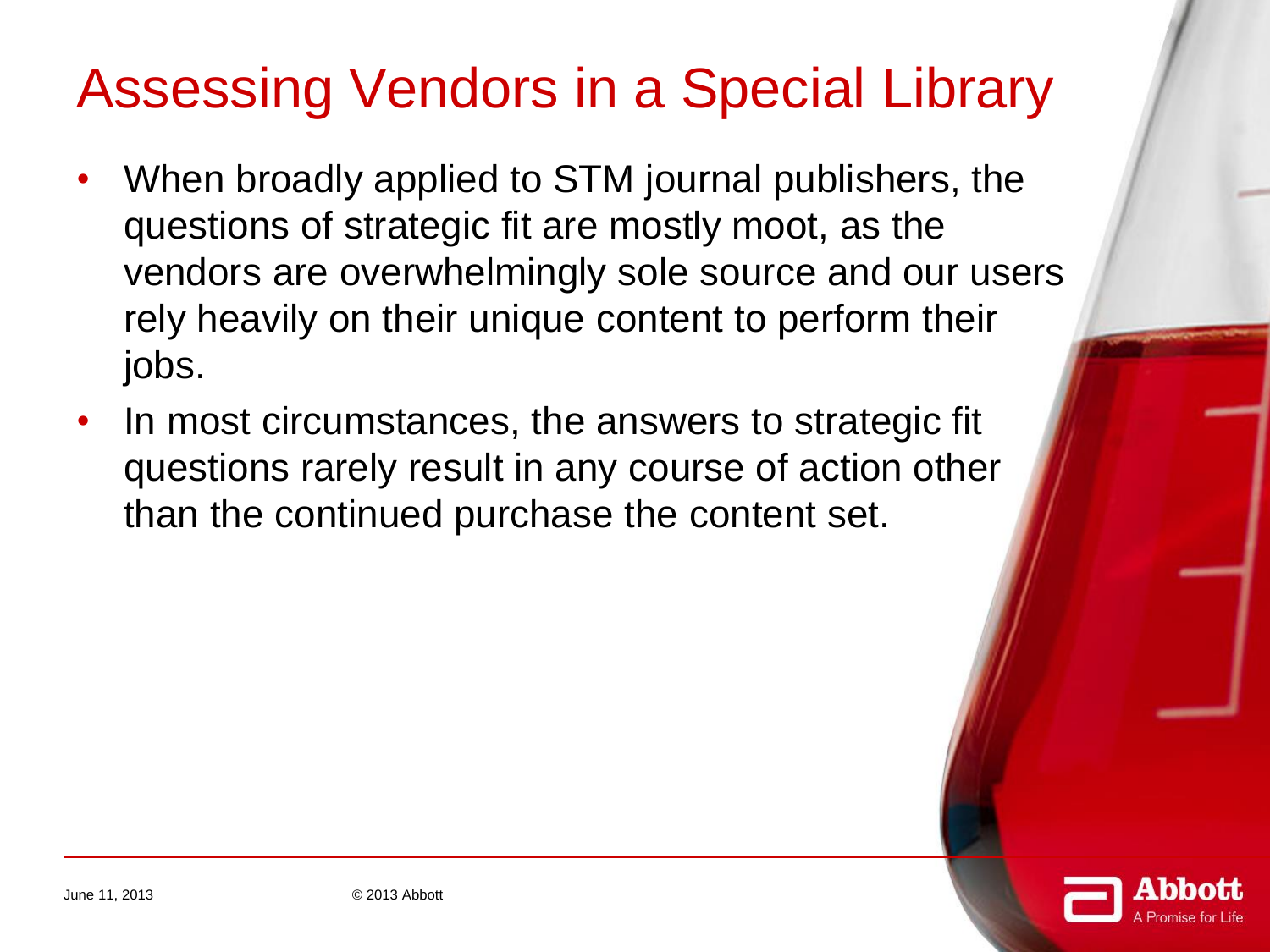## What to do?

- We decided our vendor assessment tool would need to be more descriptive than analytical.
	- Focus almost exclusively on performance and risk factors
	- Resulting actions grounded in process improvements and cost containment
- Descriptive metrics track:
	- Vendor performance (especially related to cost)
	- Product and platform stability
	- Vendor staff turn-over
	- Customer service performance

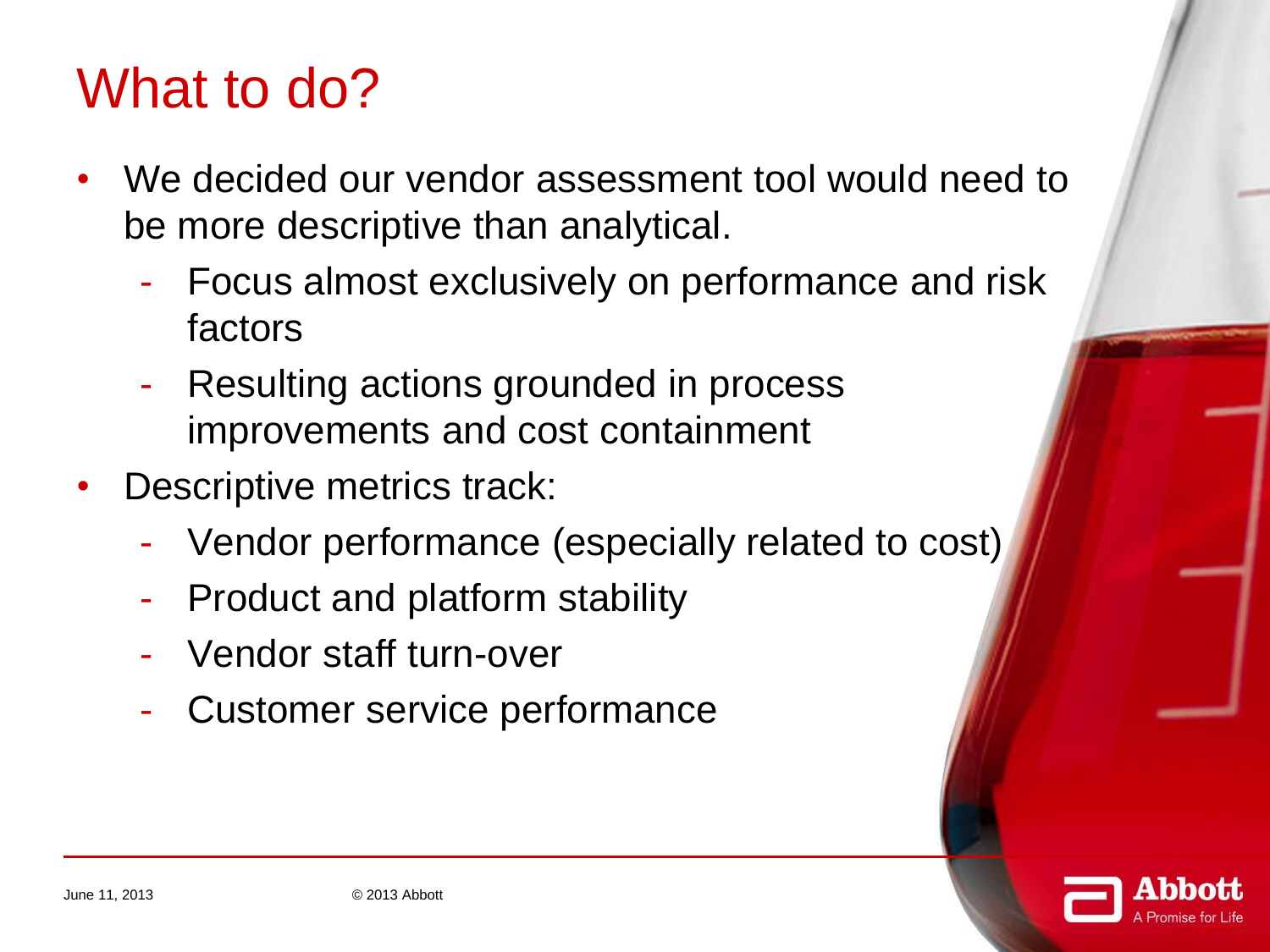### Goals of the Vendor Scorecard

- The vendor scorecard's aim is to collect, archive, and display a set of standard data for each vendor contract in the top 20 percent of Abbott Library's content budget spend.
- The scorecard standardizes the data set and centralizes its location, making the data more accessible throughout the organization.

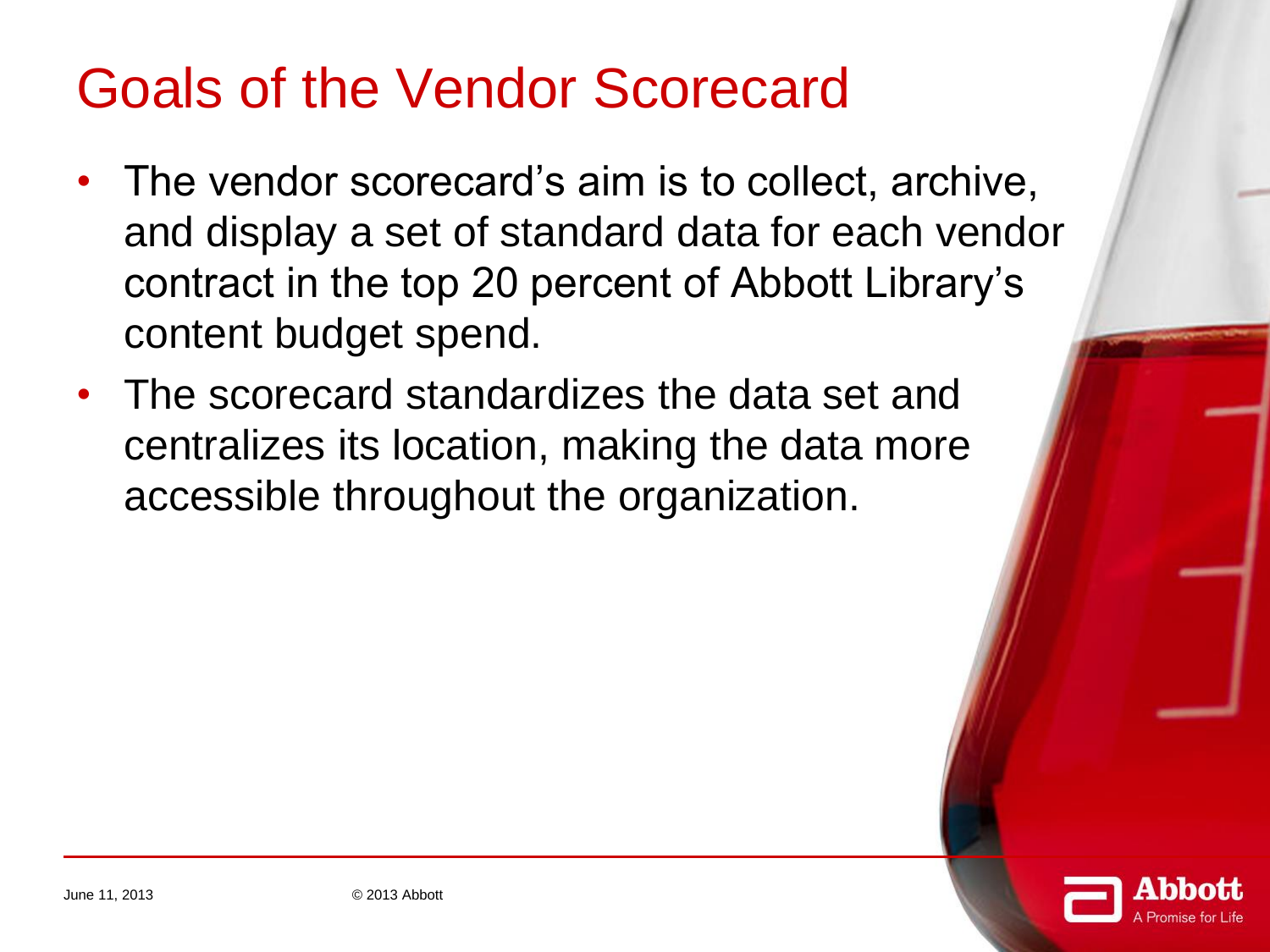#### Description of Content and / or Services Provided

A brief paragraph about the vendor, their business, what services they provide, and Abbott's history with the company.<br>Another brief paragraph about the vendor relationship, including ease or difficulty of negotiations.

### Structure of the Vendor Scorecard

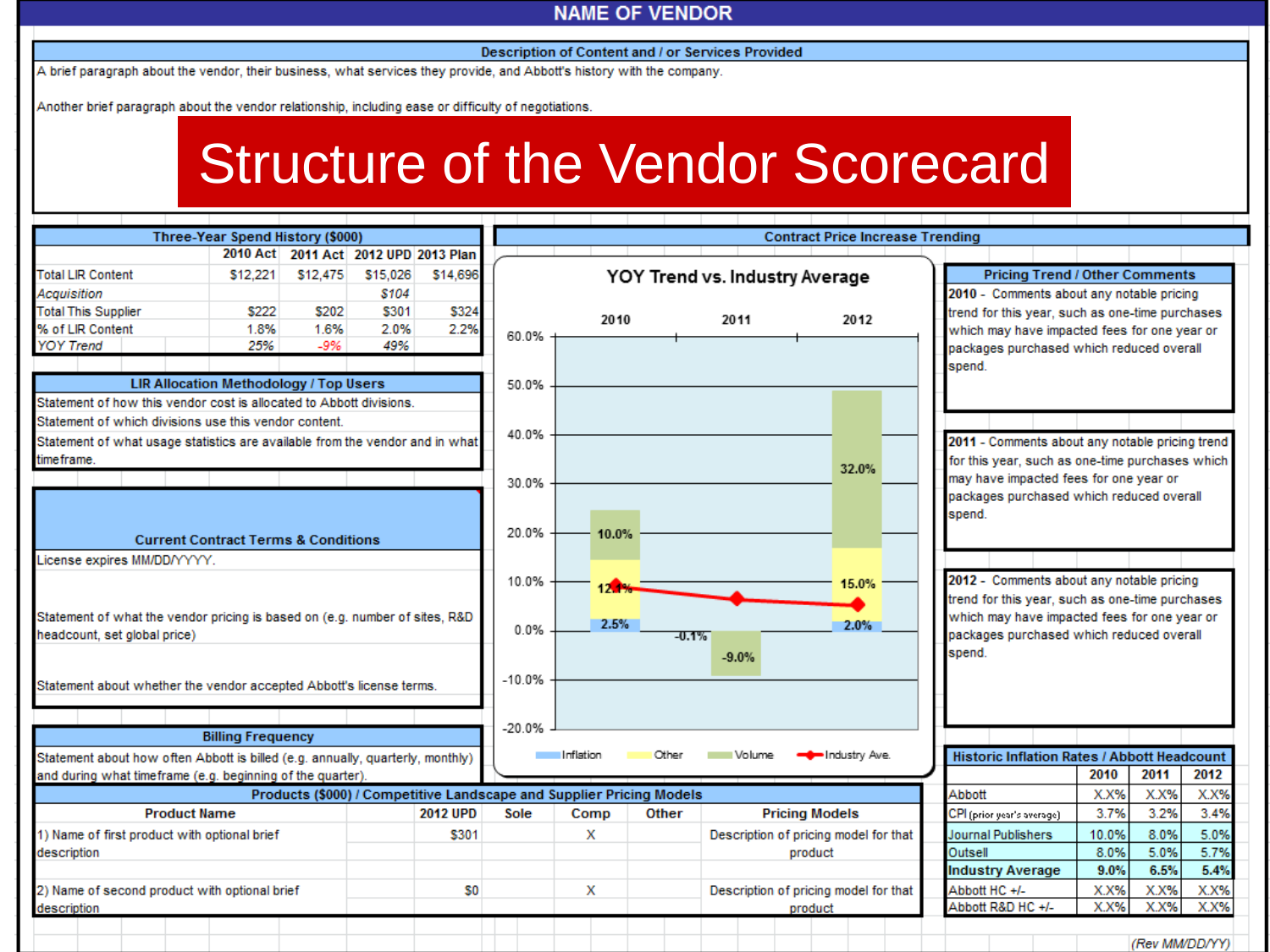| <b>Total LIR Content</b><br>\$12.221<br>\$12,475                     | \$15,026<br>\$14,696                                                                                                                                                                                                                                                                                                                                                                                                                                                                                                                                                                                                                                                                                                                                                                                                                                                                                                                                                                                                                                                                                                                                                                                                                                                                                                                                                                                                                                                                                                                                                                                                                                                                                                                                                                                                  |  |  |  |  |  |  |  |  |
|----------------------------------------------------------------------|-----------------------------------------------------------------------------------------------------------------------------------------------------------------------------------------------------------------------------------------------------------------------------------------------------------------------------------------------------------------------------------------------------------------------------------------------------------------------------------------------------------------------------------------------------------------------------------------------------------------------------------------------------------------------------------------------------------------------------------------------------------------------------------------------------------------------------------------------------------------------------------------------------------------------------------------------------------------------------------------------------------------------------------------------------------------------------------------------------------------------------------------------------------------------------------------------------------------------------------------------------------------------------------------------------------------------------------------------------------------------------------------------------------------------------------------------------------------------------------------------------------------------------------------------------------------------------------------------------------------------------------------------------------------------------------------------------------------------------------------------------------------------------------------------------------------------|--|--|--|--|--|--|--|--|
| Acquisition                                                          |                                                                                                                                                                                                                                                                                                                                                                                                                                                                                                                                                                                                                                                                                                                                                                                                                                                                                                                                                                                                                                                                                                                                                                                                                                                                                                                                                                                                                                                                                                                                                                                                                                                                                                                                                                                                                       |  |  |  |  |  |  |  |  |
| <b>Total This Supplier</b><br>1.6%<br>% of LIR Content<br>1.8%       | <b>NAME OF VENDOR</b><br><b>Description of Content and / or Services Provided</b><br><b>Contract Price Increase Trending</b><br>Y Trend vs. Industry Average<br><b>Pricing Trend / Other Comments</b><br>2010 - Comments about any notable pricing<br>\$202<br>trend for this year, such as one-time purchases<br>Description of vendor and each<br>which may have impacted fees for one year or<br>-99<br>packages purchased which reduced overall<br>product licensed, including a<br>spend.<br>detailed description of any platform,<br>performance, billing, or customer<br>2011 - Comments about any notable pricing trend<br>for this year, such as one-time purchases which<br>service issues we experienced<br>may have impacted fees for one year or<br>packages purchased which reduced overall<br>during the term of the contract<br>spend.<br>2012 - Comments about any notable pricing<br>10.0%<br>15.0%<br>12.19<br>trend for this year, such as one-time purchases<br>which may have impacted fees for one year or<br>2.5%<br>2.0%<br>0.0%<br>packages purchased which reduced overall<br>$-0.1%$<br>spend.<br>$-9.0%$<br>$-10.0%$<br>$-20.0%$<br>Inflation<br>Other<br>Volume<br>-Industry Ave.<br>Historic Inflation Rates / Abbott Headcount<br>2010<br>2011<br>2012<br>Abbott<br>X.X%<br>X.X%<br>X.X%<br>3.7%<br>3.2%<br>3.4%<br>2012 UPD<br>Other<br><b>Pricing Models</b><br>Sole<br>Comp<br>CPI (prior year's average)<br>5.0%<br>\$301<br>$\mathsf{X}$<br>Journal Publishers<br>10.0%<br>8.0%<br>Description of pricing model for that<br>8.0%<br>5.0%<br>5.7%<br>Outsell<br>product<br>9.0%<br>6.5%<br>5.4%<br><b>Industry Average</b><br>X.X%<br>X.X%<br>Abbott HC +/-<br>X.X%<br>\$0<br>X.<br>Description of pricing model for that<br>Abbott R&D HC +/-<br>X.X%<br>X.X%<br>X.X%<br>product |  |  |  |  |  |  |  |  |
| <b>YOY Trend</b><br>25%                                              |                                                                                                                                                                                                                                                                                                                                                                                                                                                                                                                                                                                                                                                                                                                                                                                                                                                                                                                                                                                                                                                                                                                                                                                                                                                                                                                                                                                                                                                                                                                                                                                                                                                                                                                                                                                                                       |  |  |  |  |  |  |  |  |
|                                                                      |                                                                                                                                                                                                                                                                                                                                                                                                                                                                                                                                                                                                                                                                                                                                                                                                                                                                                                                                                                                                                                                                                                                                                                                                                                                                                                                                                                                                                                                                                                                                                                                                                                                                                                                                                                                                                       |  |  |  |  |  |  |  |  |
| Statement of how this vendor cost is allocated to Abb                |                                                                                                                                                                                                                                                                                                                                                                                                                                                                                                                                                                                                                                                                                                                                                                                                                                                                                                                                                                                                                                                                                                                                                                                                                                                                                                                                                                                                                                                                                                                                                                                                                                                                                                                                                                                                                       |  |  |  |  |  |  |  |  |
| Statement of which divisions use this vendor content.                |                                                                                                                                                                                                                                                                                                                                                                                                                                                                                                                                                                                                                                                                                                                                                                                                                                                                                                                                                                                                                                                                                                                                                                                                                                                                                                                                                                                                                                                                                                                                                                                                                                                                                                                                                                                                                       |  |  |  |  |  |  |  |  |
| Statement of what usage statistics are available from<br>time frame. |                                                                                                                                                                                                                                                                                                                                                                                                                                                                                                                                                                                                                                                                                                                                                                                                                                                                                                                                                                                                                                                                                                                                                                                                                                                                                                                                                                                                                                                                                                                                                                                                                                                                                                                                                                                                                       |  |  |  |  |  |  |  |  |
|                                                                      | Three-Year Spend History (\$000)<br>2010 Act 2011 Act 2012 UPD 2013 Plan<br>\$222<br>LIR Allocation Methodology / Top<br><b>Current Contract Terms &amp; Cond</b><br><b>Billing Frequency</b><br>Products (\$000) / Competitive Landscape and Supplier Pricing Models<br><b>Product Name</b>                                                                                                                                                                                                                                                                                                                                                                                                                                                                                                                                                                                                                                                                                                                                                                                                                                                                                                                                                                                                                                                                                                                                                                                                                                                                                                                                                                                                                                                                                                                          |  |  |  |  |  |  |  |  |
|                                                                      | A brief paragraph about the vendor, their business, what services they provide, and Abbott's history with the company.<br>Another brief paragraph about the vendor relationship, including ease or difficulty of negotiations.<br>Statement of what the vendor pricing is based on (e.g. number of sites, R&D<br>Statement about whether the vendor accepted Abbott's license terms.<br>Statement about how often Abbott is billed (e.g. annually, quarterly, monthly)                                                                                                                                                                                                                                                                                                                                                                                                                                                                                                                                                                                                                                                                                                                                                                                                                                                                                                                                                                                                                                                                                                                                                                                                                                                                                                                                                |  |  |  |  |  |  |  |  |
|                                                                      |                                                                                                                                                                                                                                                                                                                                                                                                                                                                                                                                                                                                                                                                                                                                                                                                                                                                                                                                                                                                                                                                                                                                                                                                                                                                                                                                                                                                                                                                                                                                                                                                                                                                                                                                                                                                                       |  |  |  |  |  |  |  |  |
| License expires MM/DD/YYYY.                                          |                                                                                                                                                                                                                                                                                                                                                                                                                                                                                                                                                                                                                                                                                                                                                                                                                                                                                                                                                                                                                                                                                                                                                                                                                                                                                                                                                                                                                                                                                                                                                                                                                                                                                                                                                                                                                       |  |  |  |  |  |  |  |  |
|                                                                      |                                                                                                                                                                                                                                                                                                                                                                                                                                                                                                                                                                                                                                                                                                                                                                                                                                                                                                                                                                                                                                                                                                                                                                                                                                                                                                                                                                                                                                                                                                                                                                                                                                                                                                                                                                                                                       |  |  |  |  |  |  |  |  |
|                                                                      |                                                                                                                                                                                                                                                                                                                                                                                                                                                                                                                                                                                                                                                                                                                                                                                                                                                                                                                                                                                                                                                                                                                                                                                                                                                                                                                                                                                                                                                                                                                                                                                                                                                                                                                                                                                                                       |  |  |  |  |  |  |  |  |
| headcount, set global price)                                         |                                                                                                                                                                                                                                                                                                                                                                                                                                                                                                                                                                                                                                                                                                                                                                                                                                                                                                                                                                                                                                                                                                                                                                                                                                                                                                                                                                                                                                                                                                                                                                                                                                                                                                                                                                                                                       |  |  |  |  |  |  |  |  |
|                                                                      |                                                                                                                                                                                                                                                                                                                                                                                                                                                                                                                                                                                                                                                                                                                                                                                                                                                                                                                                                                                                                                                                                                                                                                                                                                                                                                                                                                                                                                                                                                                                                                                                                                                                                                                                                                                                                       |  |  |  |  |  |  |  |  |
|                                                                      |                                                                                                                                                                                                                                                                                                                                                                                                                                                                                                                                                                                                                                                                                                                                                                                                                                                                                                                                                                                                                                                                                                                                                                                                                                                                                                                                                                                                                                                                                                                                                                                                                                                                                                                                                                                                                       |  |  |  |  |  |  |  |  |
|                                                                      |                                                                                                                                                                                                                                                                                                                                                                                                                                                                                                                                                                                                                                                                                                                                                                                                                                                                                                                                                                                                                                                                                                                                                                                                                                                                                                                                                                                                                                                                                                                                                                                                                                                                                                                                                                                                                       |  |  |  |  |  |  |  |  |
|                                                                      |                                                                                                                                                                                                                                                                                                                                                                                                                                                                                                                                                                                                                                                                                                                                                                                                                                                                                                                                                                                                                                                                                                                                                                                                                                                                                                                                                                                                                                                                                                                                                                                                                                                                                                                                                                                                                       |  |  |  |  |  |  |  |  |
|                                                                      |                                                                                                                                                                                                                                                                                                                                                                                                                                                                                                                                                                                                                                                                                                                                                                                                                                                                                                                                                                                                                                                                                                                                                                                                                                                                                                                                                                                                                                                                                                                                                                                                                                                                                                                                                                                                                       |  |  |  |  |  |  |  |  |
| and during what timeframe (e.g. beginning of the quarter).           |                                                                                                                                                                                                                                                                                                                                                                                                                                                                                                                                                                                                                                                                                                                                                                                                                                                                                                                                                                                                                                                                                                                                                                                                                                                                                                                                                                                                                                                                                                                                                                                                                                                                                                                                                                                                                       |  |  |  |  |  |  |  |  |
|                                                                      |                                                                                                                                                                                                                                                                                                                                                                                                                                                                                                                                                                                                                                                                                                                                                                                                                                                                                                                                                                                                                                                                                                                                                                                                                                                                                                                                                                                                                                                                                                                                                                                                                                                                                                                                                                                                                       |  |  |  |  |  |  |  |  |
| 1) Name of first product with optional brief                         |                                                                                                                                                                                                                                                                                                                                                                                                                                                                                                                                                                                                                                                                                                                                                                                                                                                                                                                                                                                                                                                                                                                                                                                                                                                                                                                                                                                                                                                                                                                                                                                                                                                                                                                                                                                                                       |  |  |  |  |  |  |  |  |
| description                                                          |                                                                                                                                                                                                                                                                                                                                                                                                                                                                                                                                                                                                                                                                                                                                                                                                                                                                                                                                                                                                                                                                                                                                                                                                                                                                                                                                                                                                                                                                                                                                                                                                                                                                                                                                                                                                                       |  |  |  |  |  |  |  |  |
|                                                                      |                                                                                                                                                                                                                                                                                                                                                                                                                                                                                                                                                                                                                                                                                                                                                                                                                                                                                                                                                                                                                                                                                                                                                                                                                                                                                                                                                                                                                                                                                                                                                                                                                                                                                                                                                                                                                       |  |  |  |  |  |  |  |  |
| 2) Name of second product with optional brief<br>description         |                                                                                                                                                                                                                                                                                                                                                                                                                                                                                                                                                                                                                                                                                                                                                                                                                                                                                                                                                                                                                                                                                                                                                                                                                                                                                                                                                                                                                                                                                                                                                                                                                                                                                                                                                                                                                       |  |  |  |  |  |  |  |  |
|                                                                      |                                                                                                                                                                                                                                                                                                                                                                                                                                                                                                                                                                                                                                                                                                                                                                                                                                                                                                                                                                                                                                                                                                                                                                                                                                                                                                                                                                                                                                                                                                                                                                                                                                                                                                                                                                                                                       |  |  |  |  |  |  |  |  |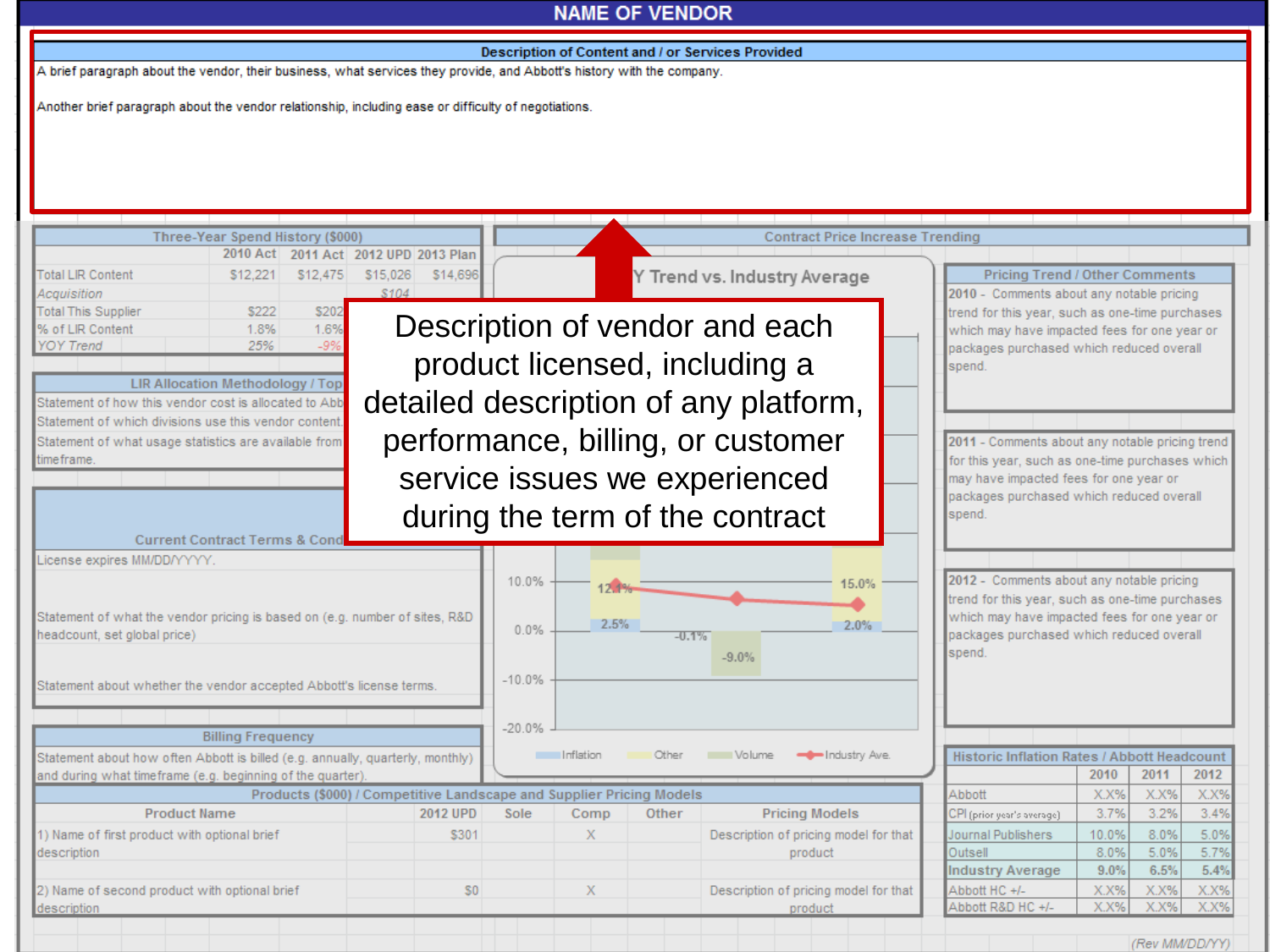#### Description of Content and / or Services Provided

A brief paragraph about the vendor, their business, what services they provide, and Abbott's history with the company.<br>Another brief paragraph about the vendor relationship, including ease or difficulty of negotiations.

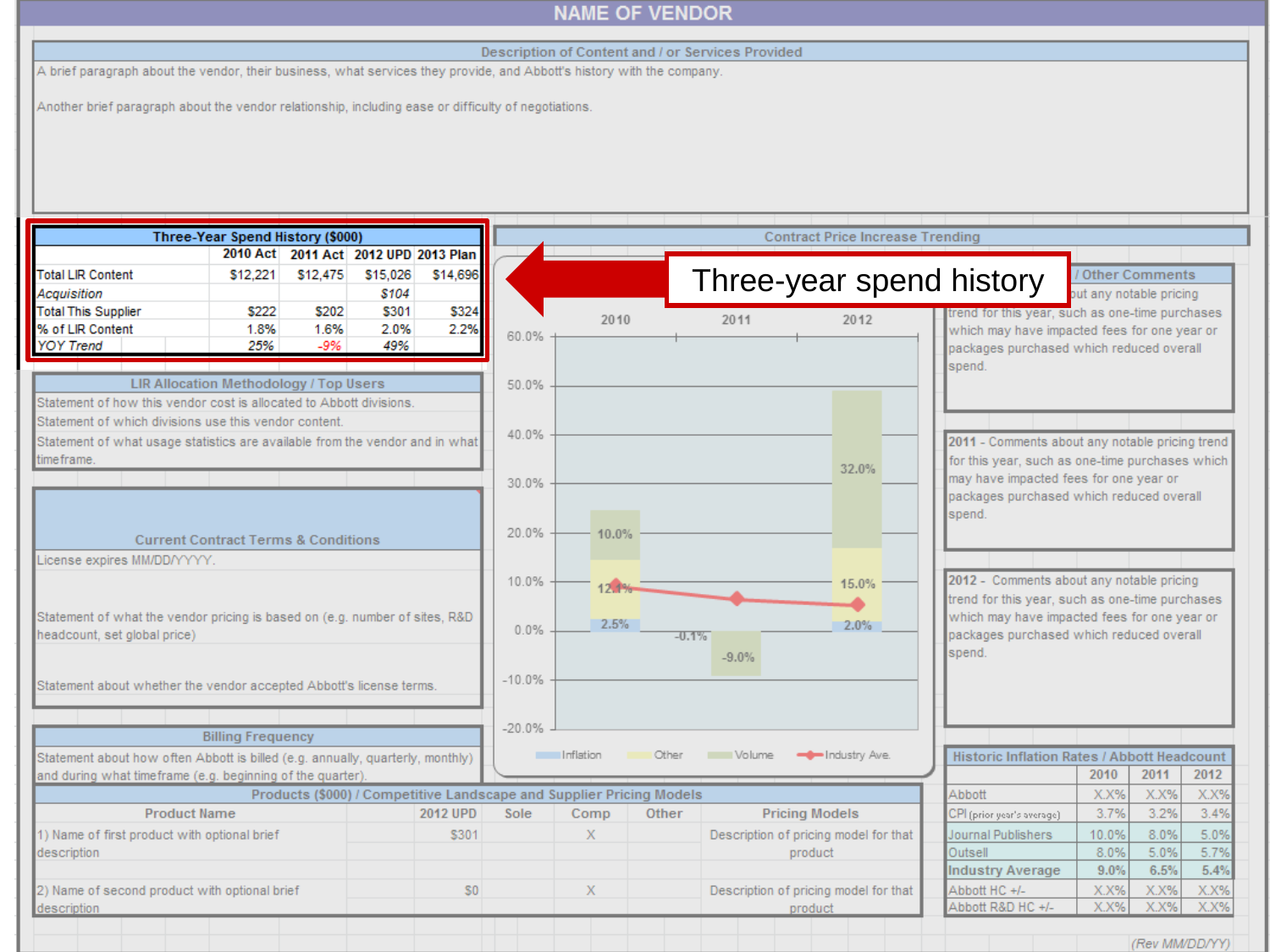|                                                                                                                                                                             |                         |                                                                      | <b>NAME OF VENDOR</b>                                                     |       |                                                  |                                                 |              |                 |              |  |  |  |  |
|-----------------------------------------------------------------------------------------------------------------------------------------------------------------------------|-------------------------|----------------------------------------------------------------------|---------------------------------------------------------------------------|-------|--------------------------------------------------|-------------------------------------------------|--------------|-----------------|--------------|--|--|--|--|
|                                                                                                                                                                             |                         |                                                                      |                                                                           |       |                                                  |                                                 |              |                 |              |  |  |  |  |
| Description of Content and / or Services Provided<br>A brief paragraph about the vendor, their business, what services they provide, and Abbott's history with the company. |                         |                                                                      |                                                                           |       |                                                  |                                                 |              |                 |              |  |  |  |  |
|                                                                                                                                                                             |                         |                                                                      |                                                                           |       |                                                  |                                                 |              |                 |              |  |  |  |  |
| Another brief paragraph about the vendor relationship, including ease or difficulty of negotiations.                                                                        |                         |                                                                      |                                                                           |       |                                                  |                                                 |              |                 |              |  |  |  |  |
|                                                                                                                                                                             |                         |                                                                      |                                                                           |       |                                                  |                                                 |              |                 |              |  |  |  |  |
|                                                                                                                                                                             |                         |                                                                      |                                                                           |       |                                                  |                                                 |              |                 |              |  |  |  |  |
|                                                                                                                                                                             |                         |                                                                      |                                                                           |       |                                                  |                                                 |              |                 |              |  |  |  |  |
|                                                                                                                                                                             |                         |                                                                      |                                                                           |       |                                                  |                                                 |              |                 |              |  |  |  |  |
|                                                                                                                                                                             |                         |                                                                      |                                                                           |       |                                                  |                                                 |              |                 |              |  |  |  |  |
| Three-Year Spend History (\$000)                                                                                                                                            |                         |                                                                      | <b>Contract Price Increase Trending</b>                                   |       |                                                  |                                                 |              |                 |              |  |  |  |  |
| 2010 Act 2011 Act 2012 UPD 2013 Plan                                                                                                                                        |                         |                                                                      |                                                                           |       |                                                  |                                                 |              |                 |              |  |  |  |  |
| <b>Total LIR Content</b><br>\$12,221<br>\$12,475                                                                                                                            | \$15,026<br>\$14,696    |                                                                      |                                                                           |       | YOY Trend vs. Industry Average                   | <b>Pricing Trend / Other Comments</b>           |              |                 |              |  |  |  |  |
| Acquisition<br>\$202<br><b>Total This Supplier</b><br>\$222                                                                                                                 | \$104<br>\$324<br>\$301 |                                                                      |                                                                           |       | Description of internal allocation               |                                                 |              | icing.          | urchases     |  |  |  |  |
| % of LIR Content<br>1.6%<br>1.8%                                                                                                                                            | 2.2%<br>2.0%            |                                                                      | 2010                                                                      |       | e year or                                        |                                                 |              |                 |              |  |  |  |  |
| 25%<br><b>YOY Trend</b><br>$-9%$                                                                                                                                            | 49%                     | 60.0%                                                                |                                                                           |       | methodology (fixed budget,                       |                                                 |              |                 |              |  |  |  |  |
|                                                                                                                                                                             |                         |                                                                      |                                                                           |       |                                                  |                                                 |              |                 |              |  |  |  |  |
| LIR Allocation Methodology / Top Users                                                                                                                                      |                         |                                                                      | allocated cost, direct chargeback<br>50.0%                                |       |                                                  |                                                 |              |                 |              |  |  |  |  |
| Statement of how this vendor cost is allocated to Abbott divisions.<br>Statement of which divisions use this vendor content.                                                |                         |                                                                      |                                                                           |       |                                                  |                                                 |              |                 |              |  |  |  |  |
|                                                                                                                                                                             |                         | etc.) as well as a description of                                    |                                                                           |       |                                                  |                                                 |              |                 | icing trend  |  |  |  |  |
| Statement of what usage statistics are available from the vendor and in what<br>time frame.                                                                                 |                         |                                                                      | the content set's top user groups<br>ses which                            |       |                                                  |                                                 |              |                 |              |  |  |  |  |
|                                                                                                                                                                             |                         |                                                                      | 30.0%                                                                     |       |                                                  |                                                 |              |                 |              |  |  |  |  |
|                                                                                                                                                                             |                         | within Abbott<br>verall                                              |                                                                           |       |                                                  |                                                 |              |                 |              |  |  |  |  |
|                                                                                                                                                                             |                         | 20.0%                                                                |                                                                           |       |                                                  |                                                 |              |                 |              |  |  |  |  |
| <b>Current Contract Terms &amp; Conditions</b>                                                                                                                              |                         |                                                                      | 10.0%                                                                     |       |                                                  |                                                 |              |                 |              |  |  |  |  |
| License expires MM/DD/YYYY.                                                                                                                                                 |                         |                                                                      |                                                                           |       |                                                  |                                                 |              |                 |              |  |  |  |  |
|                                                                                                                                                                             |                         |                                                                      | 2012 - Comments about any notable pricing<br>10.0%<br>15.0%<br>12.19      |       |                                                  |                                                 |              |                 |              |  |  |  |  |
|                                                                                                                                                                             |                         |                                                                      |                                                                           |       |                                                  | trend for this year, such as one-time purchases |              |                 |              |  |  |  |  |
| Statement of what the vendor pricing is based on (e.g. number of sites, R&D                                                                                                 |                         | which may have impacted fees for one year or<br>2.5%<br>2.0%<br>0.0% |                                                                           |       |                                                  |                                                 |              |                 |              |  |  |  |  |
| headcount, set global price)                                                                                                                                                |                         |                                                                      | packages purchased which reduced overall<br>$-0.1%$<br>spend.<br>$-9.0\%$ |       |                                                  |                                                 |              |                 |              |  |  |  |  |
|                                                                                                                                                                             |                         |                                                                      |                                                                           |       |                                                  |                                                 |              |                 |              |  |  |  |  |
| Statement about whether the vendor accepted Abbott's license terms.                                                                                                         |                         |                                                                      |                                                                           |       |                                                  |                                                 |              |                 |              |  |  |  |  |
|                                                                                                                                                                             |                         |                                                                      |                                                                           |       |                                                  |                                                 |              |                 |              |  |  |  |  |
| <b>Billing Frequency</b>                                                                                                                                                    |                         | $-20.0%$                                                             |                                                                           |       |                                                  |                                                 |              |                 |              |  |  |  |  |
| Statement about how often Abbott is billed (e.g. annually, quarterly, monthly)                                                                                              |                         |                                                                      | Inflation                                                                 | Other | Volume<br>-Industry Ave.                         | Historic Inflation Rates / Abbott Headcount     |              |                 |              |  |  |  |  |
| and during what timeframe (e.g. beginning of the quarter).                                                                                                                  |                         |                                                                      |                                                                           |       |                                                  |                                                 | 2010         | 2011            | 2012         |  |  |  |  |
| Products (\$000) / Competitive Landscape and Supplier Pricing Models                                                                                                        |                         |                                                                      |                                                                           |       |                                                  | Abbott                                          | X.X%         | $X.X\%$         | X.X%         |  |  |  |  |
| <b>Product Name</b>                                                                                                                                                         | 2012 UPD                | Sole                                                                 | Comp                                                                      | Other | <b>Pricing Models</b>                            | CPI (prior year's average).                     | 3.7%         | 3.2%            | 3.4%         |  |  |  |  |
| 1) Name of first product with optional brief                                                                                                                                | \$301                   |                                                                      | X                                                                         |       | Description of pricing model for that            | Journal Publishers                              | 10.0%        | 8.0%            | 5.0%         |  |  |  |  |
| description                                                                                                                                                                 |                         |                                                                      |                                                                           |       | product                                          | Outsell                                         | 8.0%         | 5.0%            | 5.7%         |  |  |  |  |
|                                                                                                                                                                             |                         |                                                                      |                                                                           |       |                                                  | <b>Industry Average</b>                         | 9.0%         | 6.5%            | 5.4%         |  |  |  |  |
| 2) Name of second product with optional brief<br>description                                                                                                                | \$0                     |                                                                      | Х                                                                         |       | Description of pricing model for that<br>product | Abbott HC +/-<br>Abbott R&D HC +/-              | X.X%<br>X.X% | X.X%<br>$X.X\%$ | X.X%<br>X.X% |  |  |  |  |
|                                                                                                                                                                             |                         |                                                                      |                                                                           |       |                                                  |                                                 |              |                 |              |  |  |  |  |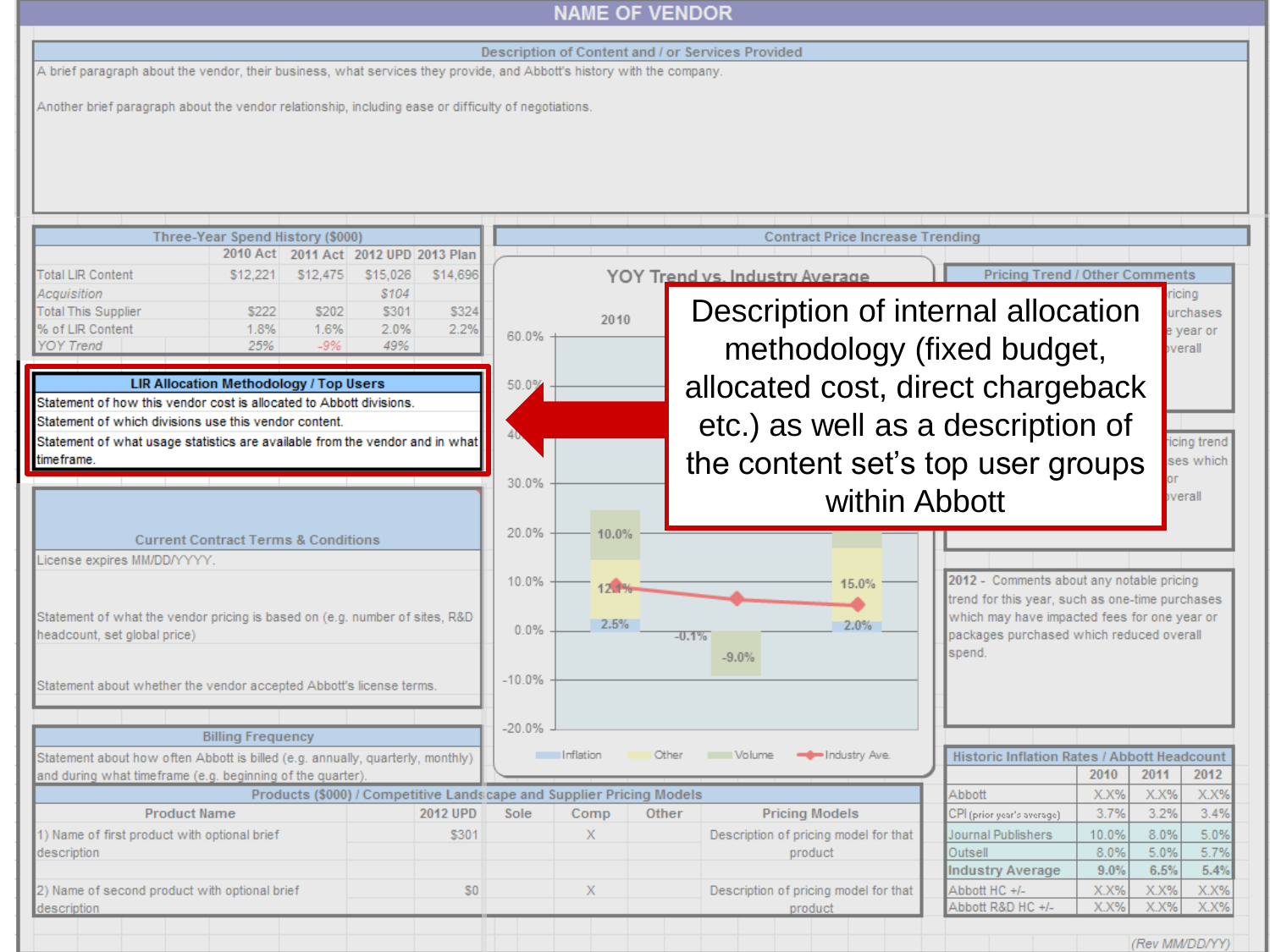#### Description of Content and / or Services Provided

A brief paragraph about the vendor, their business, what services they provide, and Abbott's history with the company.<br>Another brief paragraph about the vendor relationship, including ease or difficulty of negotiations.

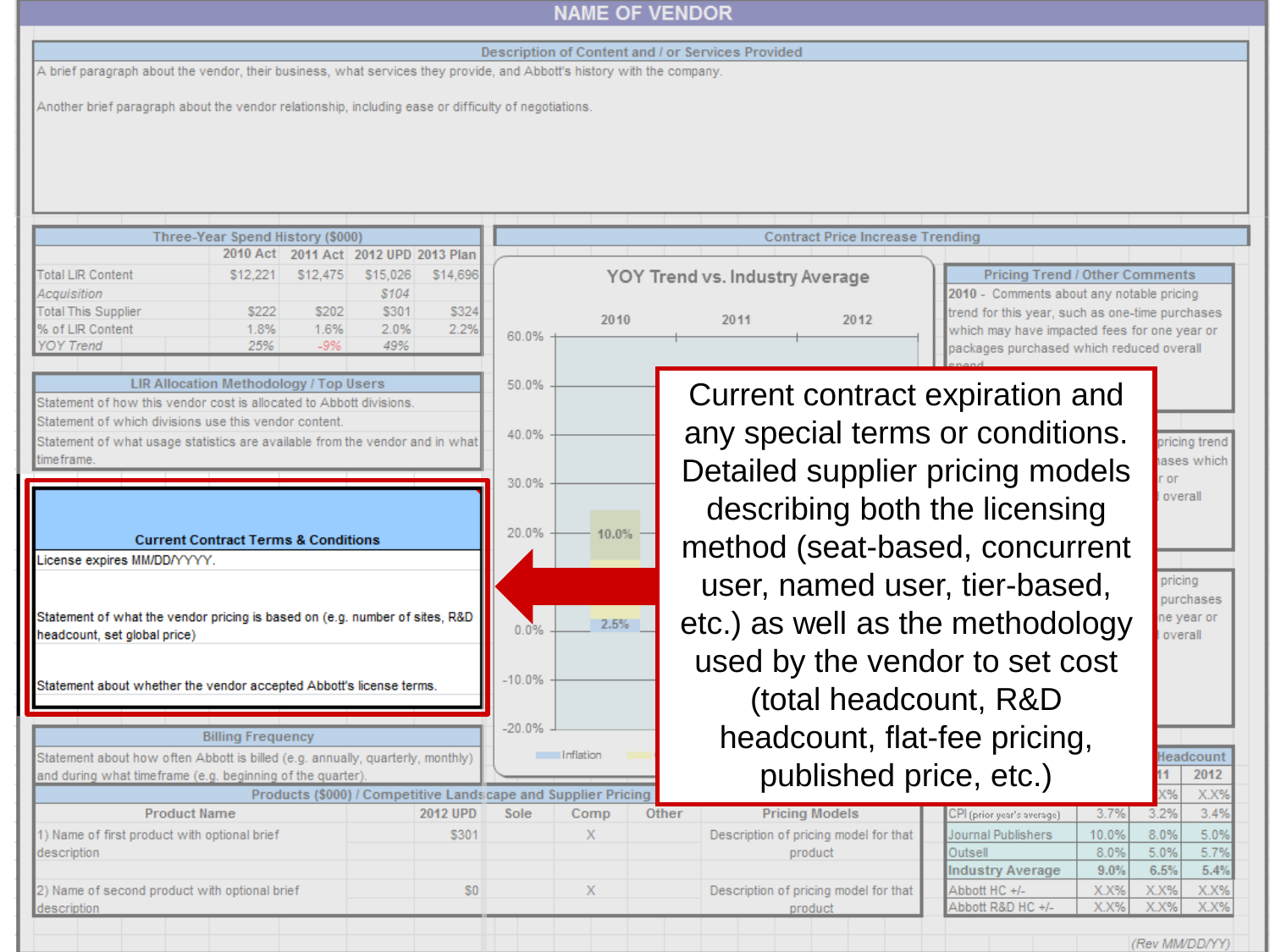#### Description of Content and / or Services Provided

A brief paragraph about the vendor, their business, what services they provide, and Abbott's history with the company.<br>Another brief paragraph about the vendor relationship, including ease or difficulty of negotiations.

| Three-Year Spend History (\$000)                                               |                          |          | <b>Contract Price Increase Trending</b> |          |            |                                                                             |         |                                |                                       |                                                 |       |                |      |
|--------------------------------------------------------------------------------|--------------------------|----------|-----------------------------------------|----------|------------|-----------------------------------------------------------------------------|---------|--------------------------------|---------------------------------------|-------------------------------------------------|-------|----------------|------|
|                                                                                |                          |          | 2010 Act 2011 Act 2012 UPD 2013 Plan    |          |            |                                                                             |         |                                |                                       |                                                 |       |                |      |
| <b>Total LIR Content</b>                                                       | \$12,221                 | \$12,475 | \$15,026                                | \$14,696 |            |                                                                             |         | YOY Trend vs. Industry Average |                                       | <b>Pricing Trend / Other Comments</b>           |       |                |      |
| Acquisition                                                                    |                          |          | \$104                                   |          |            |                                                                             |         |                                |                                       | 2010 - Comments about any notable pricing       |       |                |      |
| <b>Total This Supplier</b>                                                     | \$222                    | \$202    | \$301                                   | \$324    |            | 2010                                                                        |         | 2011                           | 2012                                  | trend for this year, such as one-time purchases |       |                |      |
| % of LIR Content                                                               | 1.8%                     | 1.6%     | 2.0%                                    | 2.2%     | $60.0\%$ - |                                                                             |         |                                |                                       | which may have impacted fees for one year or    |       |                |      |
| <b>YOY Trend</b>                                                               | 25%                      | $-9%$    | 49%                                     |          |            |                                                                             |         |                                |                                       | packages purchased which reduced overall        |       |                |      |
|                                                                                |                          |          |                                         |          |            |                                                                             |         |                                |                                       | spend.                                          |       |                |      |
| LIR Allocation Methodology / Top Users                                         |                          |          |                                         |          | 50.0%      |                                                                             |         |                                |                                       |                                                 |       |                |      |
| Statement of how this vendor cost is allocated to Abbott divisions.            |                          |          |                                         |          |            |                                                                             |         |                                |                                       |                                                 |       |                |      |
| Statement of which divisions use this vendor content.                          |                          |          |                                         |          |            |                                                                             |         |                                |                                       |                                                 |       |                |      |
| Statement of what usage statistics are available from the vendor and in what   |                          |          |                                         |          | 40.0%      |                                                                             |         |                                |                                       | 2011 - Comments about any notable pricing trend |       |                |      |
| time frame.                                                                    |                          |          |                                         |          |            |                                                                             |         |                                |                                       | for this year, such as one-time purchases which |       |                |      |
|                                                                                |                          |          |                                         |          | 30.0%      |                                                                             |         |                                | 32.0%                                 | may have impacted fees for one year or          |       |                |      |
|                                                                                |                          |          |                                         |          |            |                                                                             |         |                                |                                       | packages purchased which reduced overall        |       |                |      |
|                                                                                |                          |          |                                         |          |            |                                                                             |         |                                |                                       | spend.                                          |       |                |      |
| <b>Current Contract Terms &amp; Conditions</b>                                 |                          |          | 20.0%                                   | 10.0%    |            |                                                                             |         |                                |                                       |                                                 |       |                |      |
|                                                                                |                          |          |                                         |          |            |                                                                             |         |                                |                                       |                                                 |       |                |      |
| License expires MM/DD/YYYY.                                                    |                          |          |                                         |          |            |                                                                             |         |                                |                                       |                                                 |       |                |      |
|                                                                                |                          |          |                                         |          | 10.0%      | 12.1%                                                                       |         |                                | 15.0%                                 | 2012 - Comments about any notable pricing       |       |                |      |
|                                                                                |                          |          |                                         |          |            |                                                                             |         |                                |                                       | trend for this year, such as one-time purchases |       |                |      |
| Statement of what the vendor pricing is based on (e.g. number of sites, R&D)   |                          |          |                                         |          | 0.0%       | 2.5%                                                                        |         |                                | 2.0%                                  | which may have impacted fees for one year or    |       |                |      |
| headcount, set global price)                                                   |                          |          |                                         |          |            |                                                                             | $-0.1%$ |                                |                                       | packages purchased which reduced overall        |       |                |      |
|                                                                                |                          |          |                                         |          |            |                                                                             |         | $-9.0%$                        |                                       | spend.                                          |       |                |      |
| Statement about whether the vendor accepted Abbott's license terms.            |                          |          |                                         |          | $-10.0%$   |                                                                             |         |                                |                                       |                                                 |       |                |      |
|                                                                                |                          |          |                                         |          |            |                                                                             |         |                                |                                       |                                                 |       |                |      |
|                                                                                |                          |          |                                         |          |            |                                                                             |         |                                |                                       |                                                 |       |                |      |
|                                                                                | <b>Billing Frequency</b> |          |                                         |          | $-20.0%$   |                                                                             |         |                                |                                       |                                                 |       |                |      |
| Statement about how often Abbott is billed (e.g. annually, quarterly, monthly) |                          |          |                                         |          |            |                                                                             |         |                                |                                       | Billing frequency and method                    |       | bott Headcount |      |
| and during what timeframe (e.g. beginning of the quarter).                     |                          |          |                                         |          |            |                                                                             |         |                                |                                       |                                                 |       | 2011           | 2012 |
|                                                                                |                          |          |                                         |          |            | <b>Products (\$000) / Competitive Landscape and Supplier Pricing Models</b> |         |                                |                                       | Abbott                                          | X.X%  | X.X%           | X.X% |
| <b>Product Name</b>                                                            |                          |          |                                         | 2012 UPD | Sole       | Comp                                                                        | Other   |                                | <b>Pricing Models</b>                 | CPI (prior year's average)                      | 3.7%  | 3.2%           | 3.4% |
| 1) Name of first product with optional brief                                   |                          |          |                                         | \$301    |            | X                                                                           |         |                                | Description of pricing model for that | Journal Publishers                              | 10.0% | 8.0%           | 5.0% |
| description                                                                    |                          |          |                                         |          |            |                                                                             |         |                                | product                               | Outsell                                         | 8.0%  | 5.0%           | 5.7% |
|                                                                                |                          |          |                                         |          |            |                                                                             |         |                                |                                       | <b>Industry Average</b>                         | 9.0%  | 6.5%           | 5.4% |
| 2) Name of second product with optional brief                                  |                          |          |                                         | \$0      |            | $\mathbf x$                                                                 |         |                                | Description of pricing model for that | Abbott HC +/-                                   | X.X%  | X.X%           | X.X% |
| description                                                                    |                          |          |                                         |          |            |                                                                             |         |                                | product                               | Abbott R&D HC +/-                               | X.X%  | X.X%           | X.X% |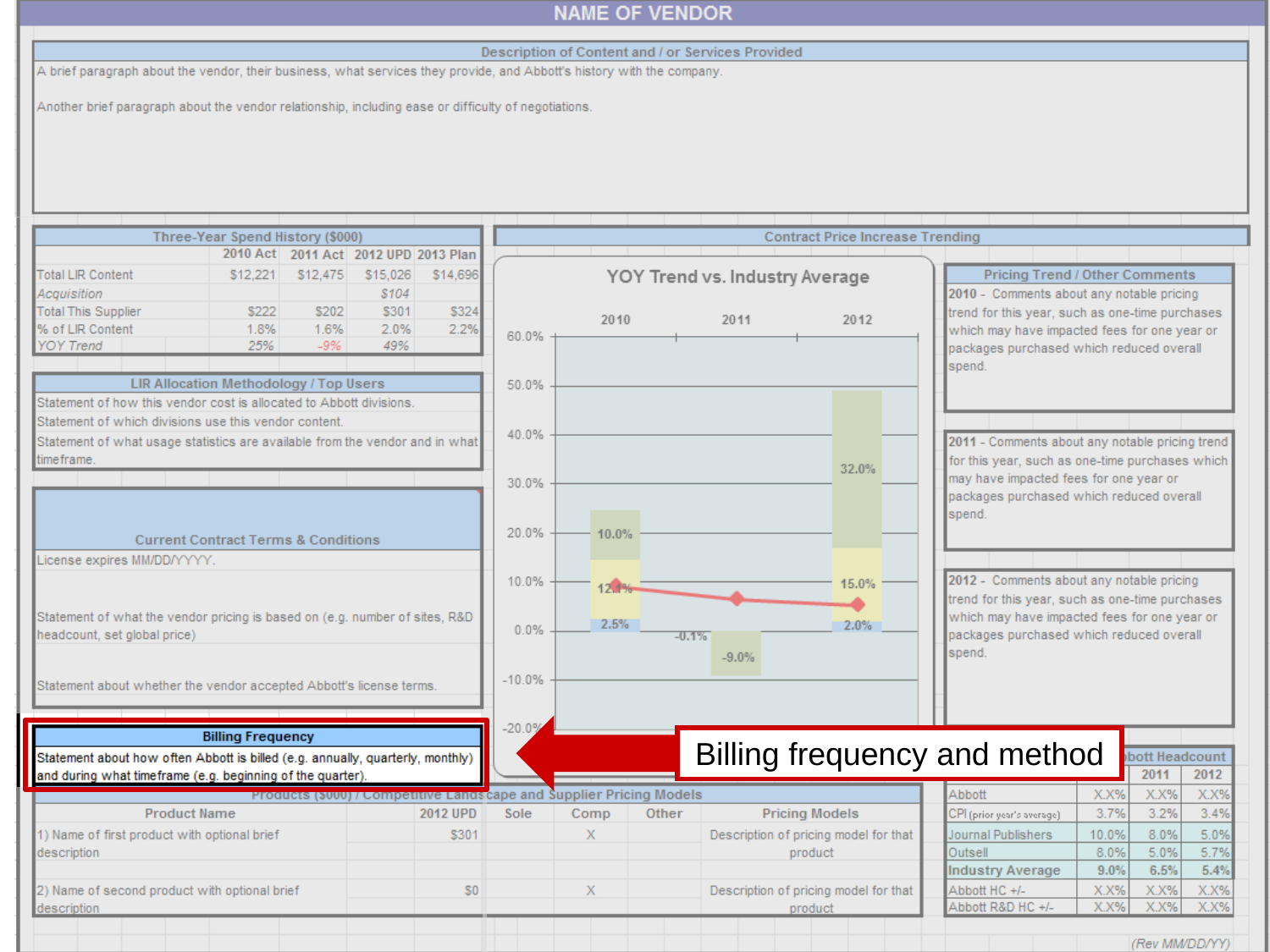#### **NAME OF VENDOR** Description of Content and / or Services Provided A brief paragraph about the vendor, their business, what services they provide, and Abbott's history with the company.<br>Another brief paragraph about the vendor relationship, including ease or difficulty of negotiations. Three-Year Spend History (\$000) **Contract Price Increase Trending** 2010 Act 2011 Act 2012 UPD 2013 Plan **Total LIR Content** \$12,475 \$15,026 YOY Trend vs. Industry Average **Pricing Trend / Other Comments** \$12,221 \$14,696 Acquisition \$104 2010 - Comments about any notable pricing **Total This Supplier** \$222 \$202 \$301 \$324 trend for this year, such as one-time purchases 2010 2011 2012 % of LIR Content  $1.8%$ 1.6% 2.0% 2.2% which may have impacted fees for one year or 60.0% **YOY Trend** 25%  $-9%$ 49% packages purchased which reduced overall spend. LIR Allocation Methodology / Top Users 50.0% Statement of how this vendor cost is allocated to Abbott divisions. Statement of which divisions use this vendor content. 40.0% Statement of what usage statistics are available from the vendor and in what 2011 - Comments about any notable pricing trend time frame. for this year, such as one-time purchases which 32.0% may have impacted fees for one year or packages purchased which reduced overall Chart listing vendor spend. **Current Contract Terms &** competitors or indication License expires MM/DD/YYYY of sole-source supplier2012 - Comments about any notable pricing 15.0% trend for this year, such as one-time purchases Statement of what the vendor pricing is based on (e.g. number of sites, which may have impacted fees for one year or  $2.5%$  $2.0%$  $0.0%$ headcount, set global price) packages purchased which reduced overall  $-0.1%$ spend.  $-9.0%$ 0.0% Statement about whether the vendor accepted Abbott's license terms. 20.0% **Billing Frequency** Inflation Other Volume **- Industry Ave.** Historic Inflation Rates / Abbott Headcount Statement about how often Abbott is billed (e.g. annually, quarterly, monthly) 2010 2012 2011 Products (\$000) / Competitive Landscape and Supplier Pricing Models X.X%  $X.X\%$ X.X% Abbott 3.7% 3.2%  $3.4%$ **Product Name 2012 UPD** Other **Pricing Models** Sole Comp CPI (prior year's average) 1) Name of first product with optional brief 5.0% \$301 X Description of pricing model for that Journal Publishers 10.0% 8.0% description Outsell 8.0% 5.0% 5.7% product **Industry Average**  $9.0%$  $6.5%$  $5.4%$ 2) Name of second product with optional brief<br>description S<sub>0</sub> х Description of pricing model for that Abbott HC +/-X.X% X.X% X.X% Abbott R&D HC +/-X.X% X.X% product X.X%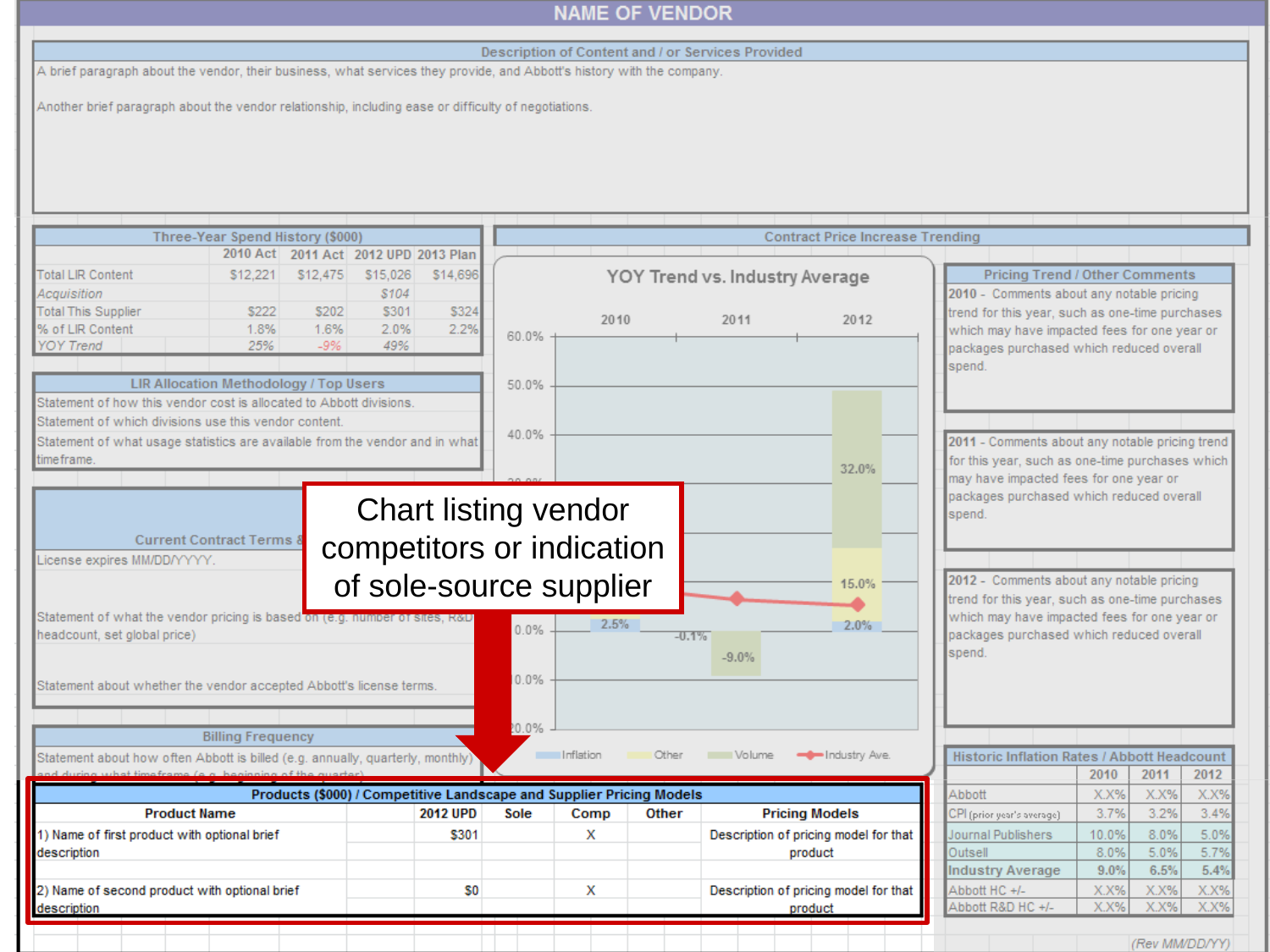#### Description of Content and / or Services Provided

A brief paragraph about the vendor, their business, what services they provide, and Abbott's history with the company.<br>Another brief paragraph about the vendor relationship, including ease or difficulty of negotiations.

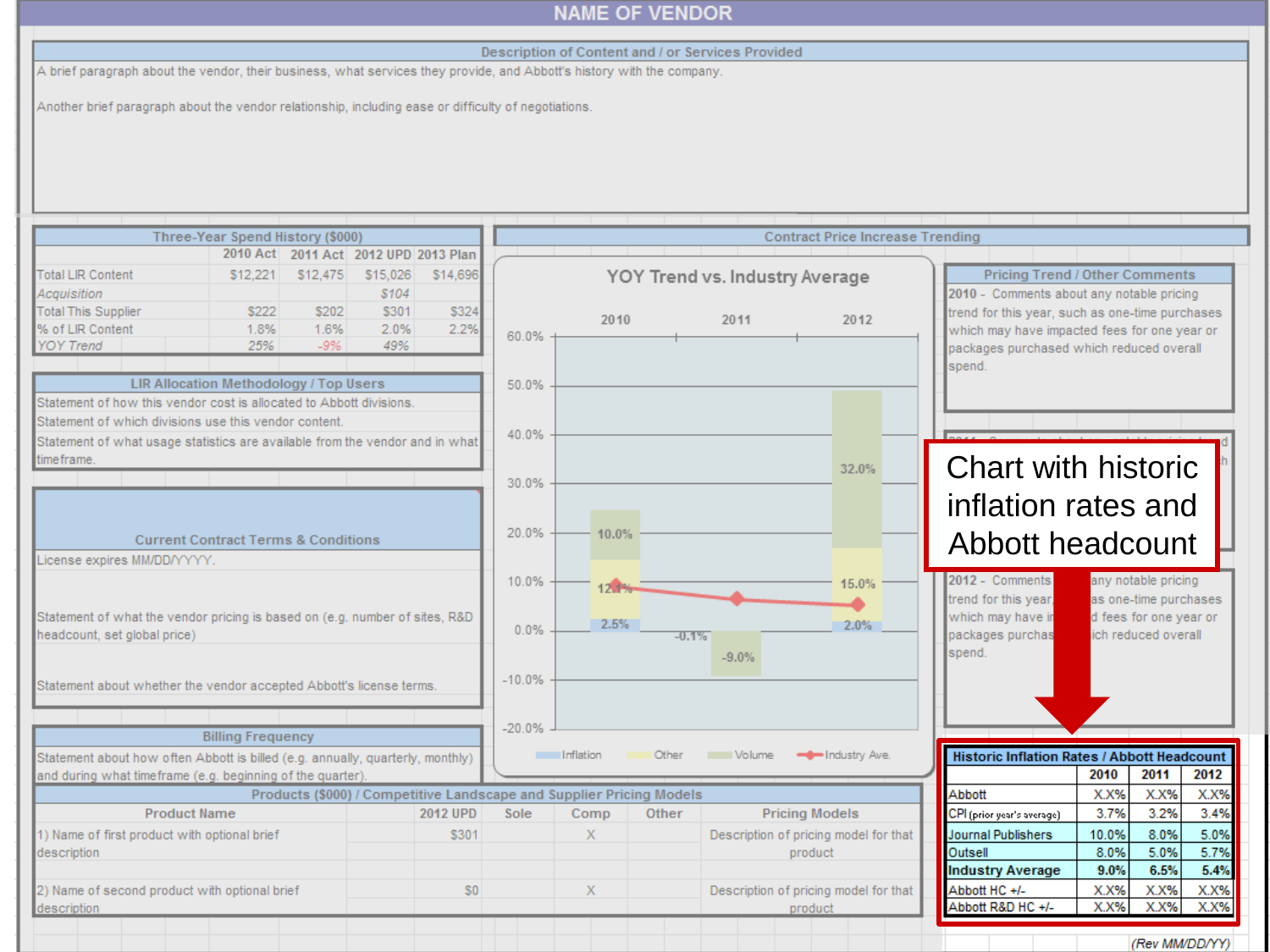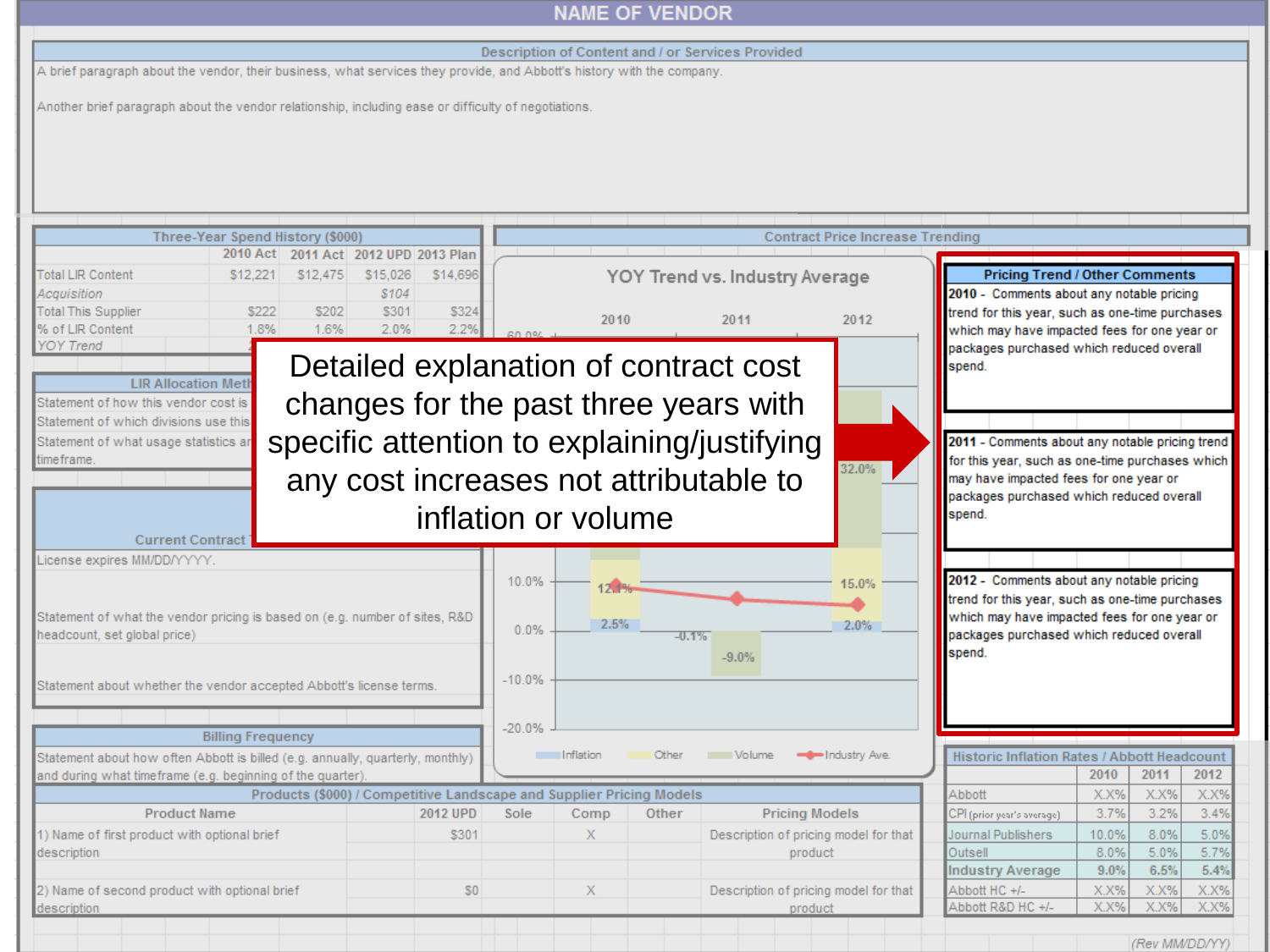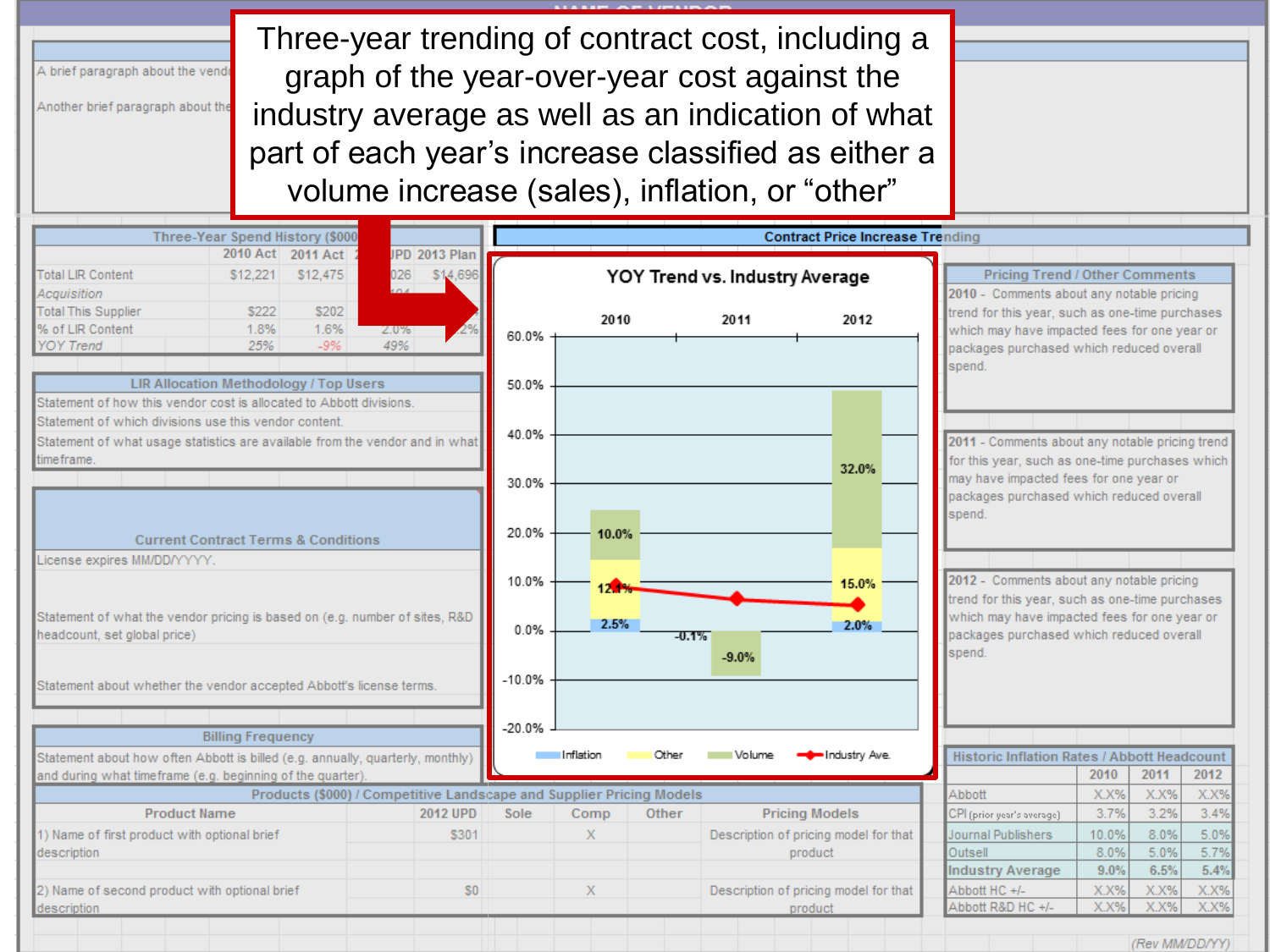### Actionable Value

- The process of creating and maintaining the scorecards help solidify the level of preparedness with which contract negotiations are conducted in the Abbott Library.
- Creating and maintaining the scorecards help ensure portfolio managers are prepared for vendor contract conferences.
- Whole or parts of the scorecard are shared with the vendor if appropriate.
- Information culled from the scorecards is used to fine-tune our negotiation expectations and focus on the most desired outcomes.

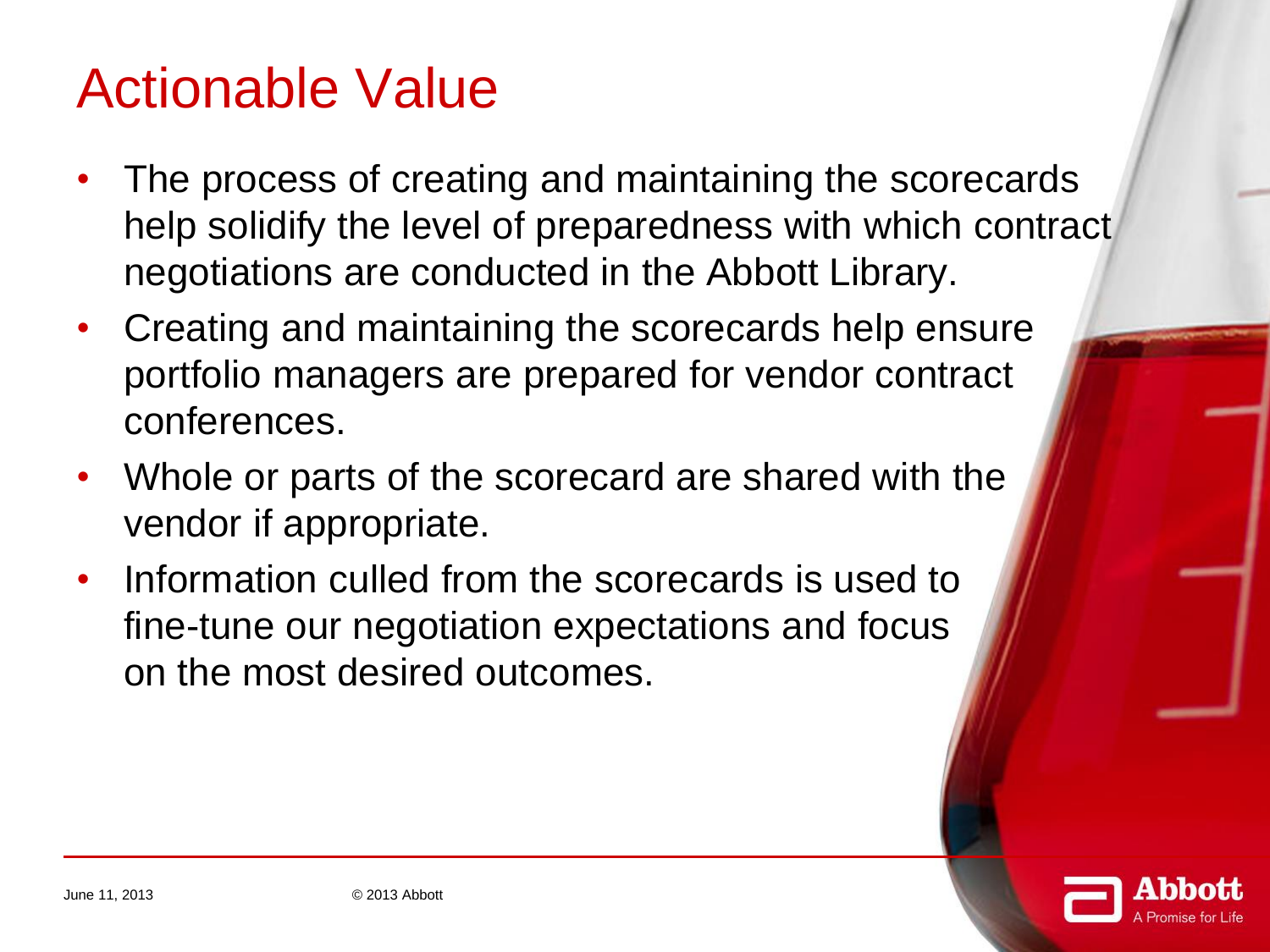### Lessons Learned

- The first scorecard iteration for a management presentation was designed to fit on a single Excel worksheet. While this version of the scorecard is attractive and readable, maintaining the format was difficult and time-consuming.
- Later versions compiled the data in a more proseheavy format while calling out specifically useful charts and graphs.
- Libraries hoping to emulate our experience should:
	- Be ready to output that data into some sort of usable format at a moment's notice upon management request.
	- Have a standardized way to produce a report that summarizes all the key facts without requiring a high level of manual manipulation or formatting.

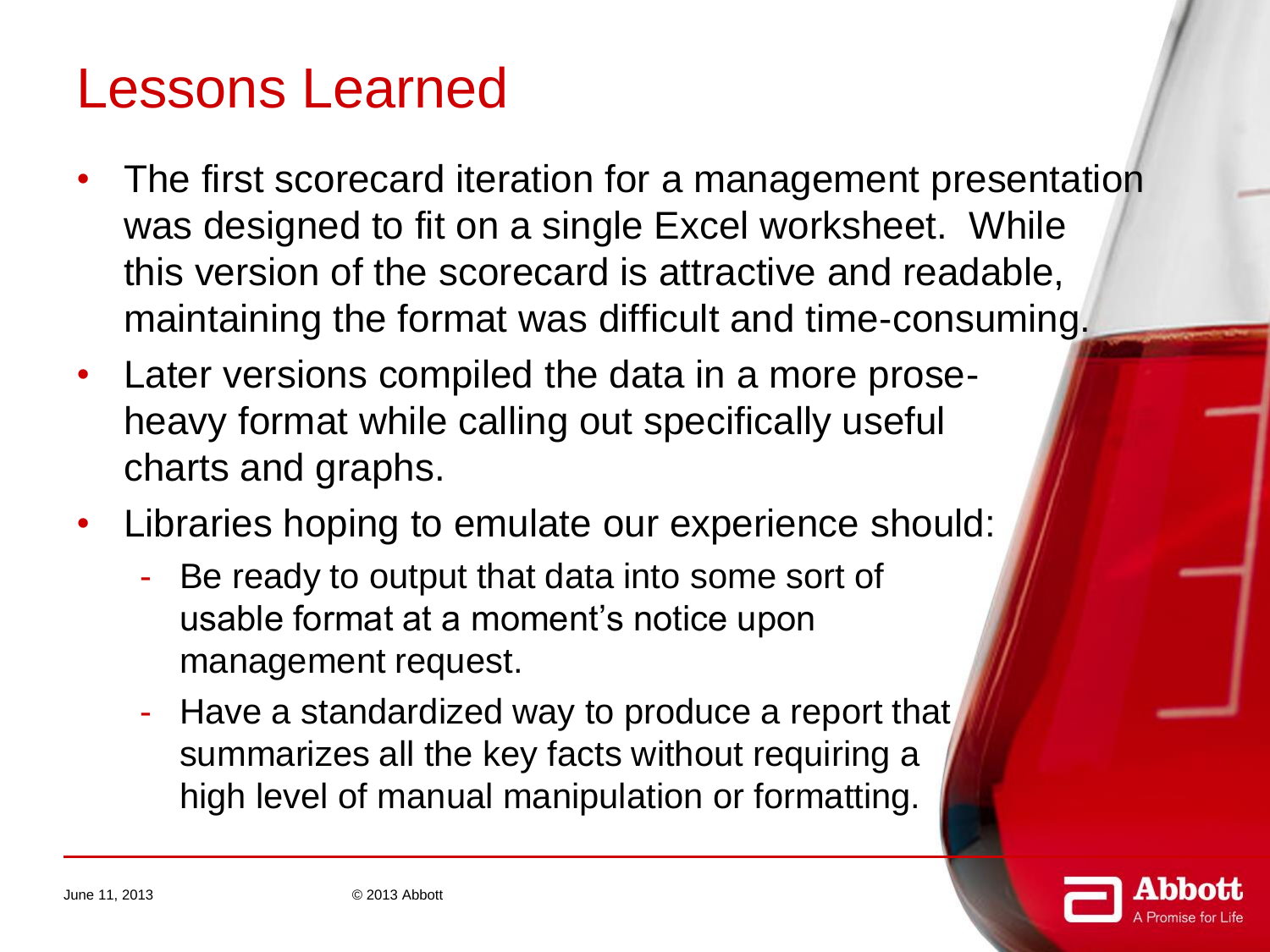### Lessons Learned

- It became clear that to maintain the data integrity of our scorecards, we would need to do a better job of managing our contract data.
- To that end, Abbott's content management team also built an Access database to house vendor and budget data.
- That database now archives the information we use to build each year's scorecards and helps output needed vendor and contract data when it is required throughout the content management lifecycle.

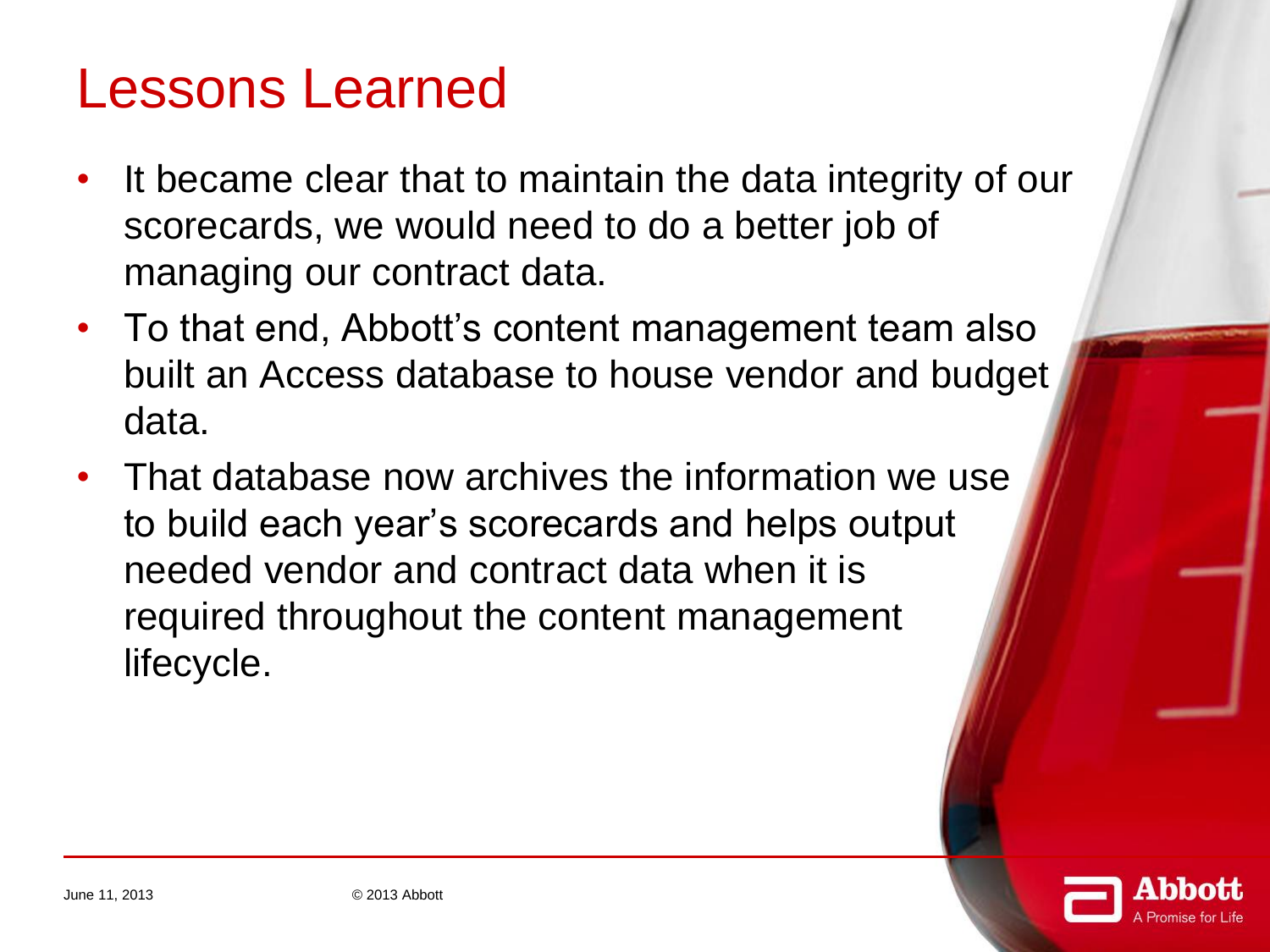## **Conclusions**

- Developing the vendor scorecard taught us that the **process** of vendor management is more important than the **output**. Time is better spent analyzing the data for each vendor than creating "pretty" output.
- Having a **standard format** for each of our **key metrics** took the guesswork out of vendor decisions and provided a solid foundation for vendor comparison and evaluation.
- Standardized processes **streamlined staff time** during the annual vendor decision-making and contract negotiation process.

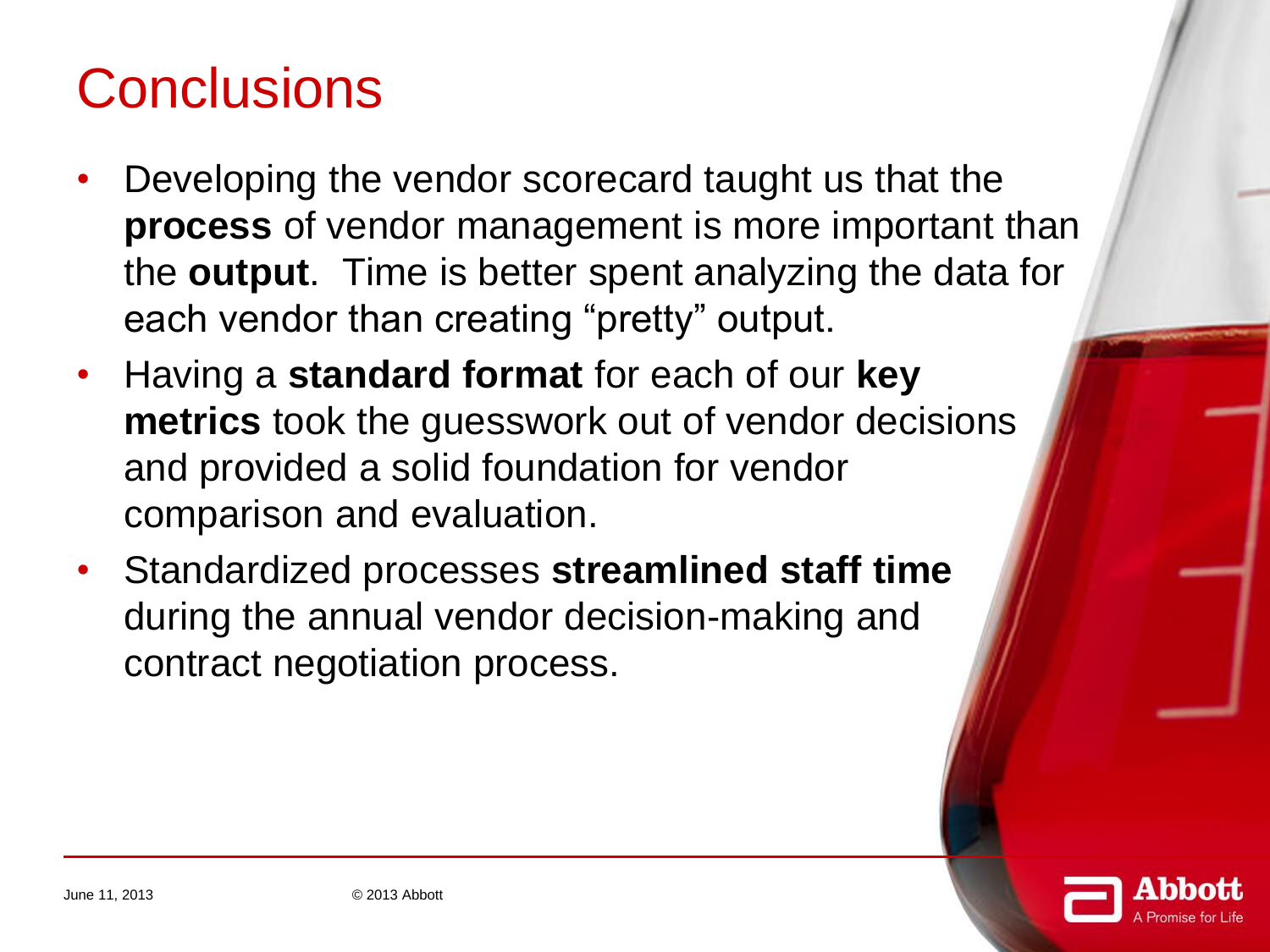## **Conclusions**

- Having the **three-year history** laid out in one place allowed us to immediately visualize trends and identify areas of both progress and concern.
- **Noting vendor performance throughout the year**  allowed us to better address any issues for a more seamless customer experience as well as potentially use any unresolved issues as leverage during the next round of negotiations.
- The Access database that now lies behind the data has become an invaluable tool for housing vendor and contract information, and was the result of our more closely examined vendor management process.

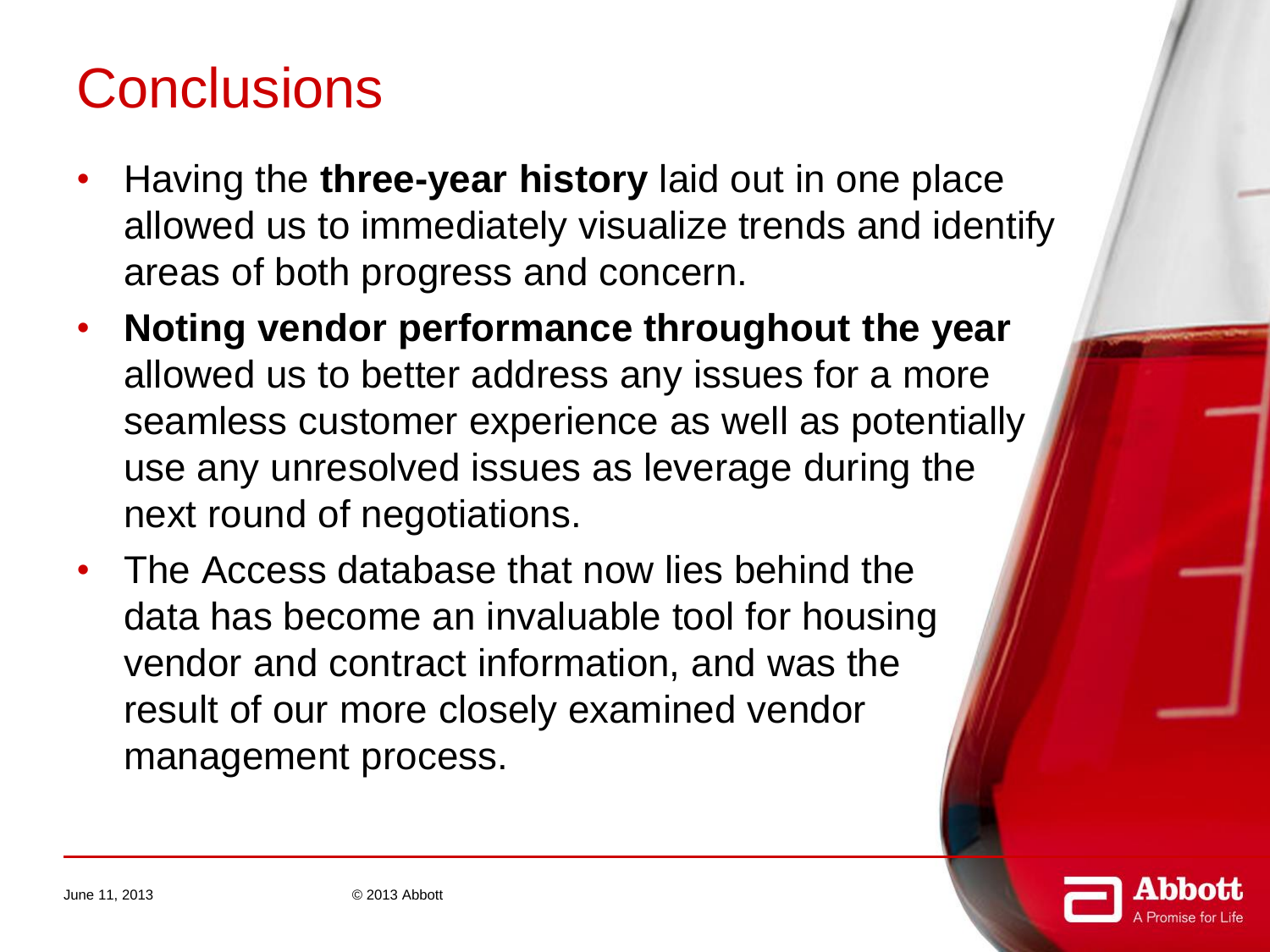Have Questions? Need More Information?

Contact:

Jennifer Kooy jennifer.kooy@abbott.com